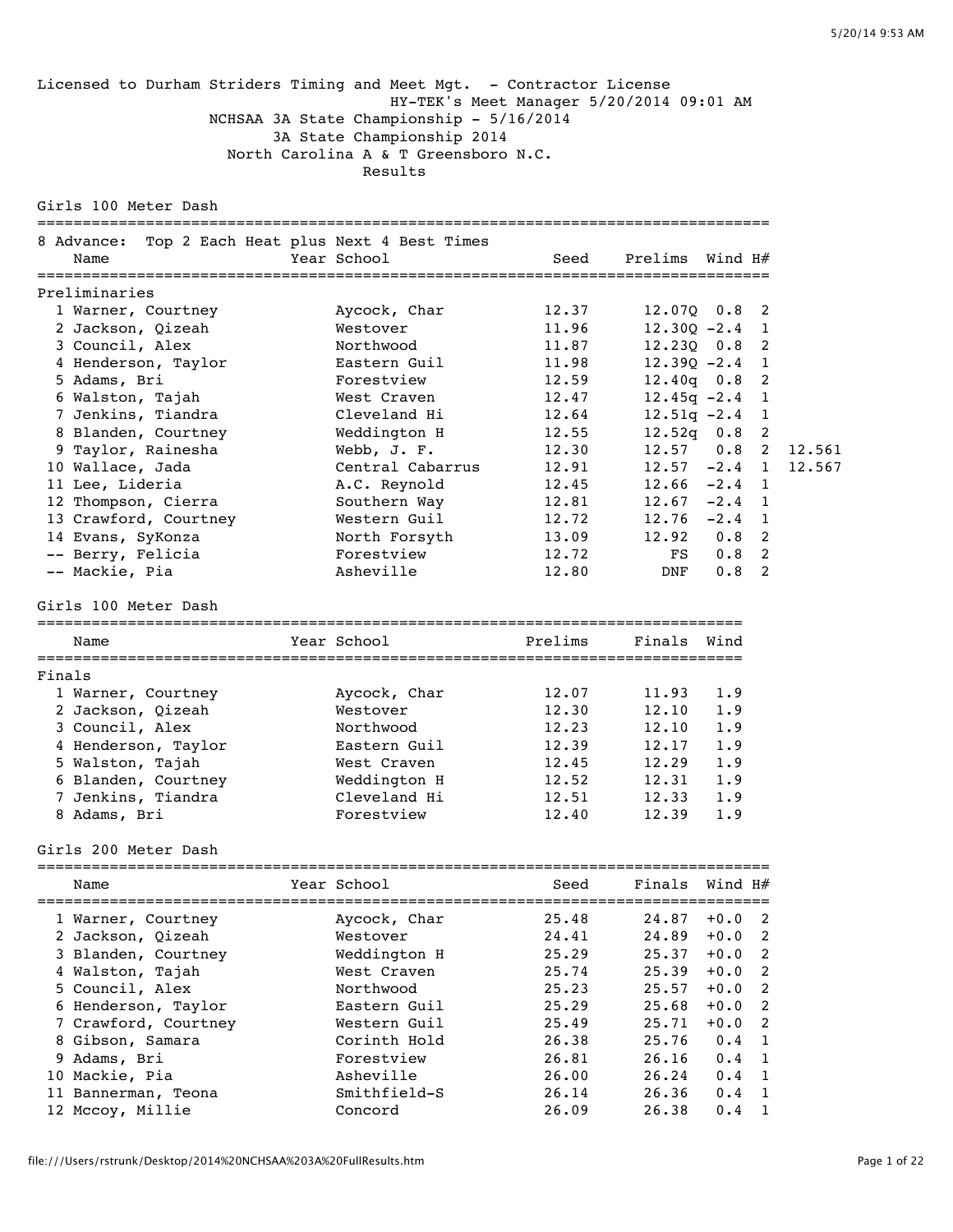| 13 Hurrinus, Nikolete | Cuthbertson  | 25.97 | 26.72 0.4 1 |            |  |
|-----------------------|--------------|-------|-------------|------------|--|
| 14 Holmes, Olivia     | St. Stephens | 26.73 | 26.88 0.4 1 |            |  |
| -- Merriman, Tynesha  | Kings Mounta | 26.90 |             | FS 0.4 1   |  |
| -- Vines, Kacia       | Cedar Ridge  | 25.32 |             | DNF +0.0 2 |  |

Girls 400 Meter Dash

| Name                  | Year School  | Seed    | Finals  | H#             |
|-----------------------|--------------|---------|---------|----------------|
| 1 Hurrinus, Nikolete  | Cuthbertson  | 56.86   | 56.98   | 2              |
| 2 Vines, Kacia        | Cedar Ridge  | 59.45   | 57.53   | 2              |
| 3 Shuford, Cambria    | Statesville  | 59.16   | 58.09   | 2              |
| 4 Mccoy, Millie       | Concord      | 59.08   | 59.20   | $\overline{2}$ |
| 5 Davis, Ivana        | Western Guil | 58.57   | 59.76   | $\overline{2}$ |
| 6 Mackie, Pia         | Asheville    | 1:00.91 | 59.80   | 1              |
| 7 Petty, Cemere       | Eastern Guil | 59.62   | 59.90   | 2              |
| 8 Stevenson, Kristina | Jacksonville | 1:01.72 | 1:00.41 | 1              |
| 9 Whitaker, Mackenzie | West Cartere | 1:01.78 | 1:00.41 | 1              |
| 10 Coffen, Janice     | Westover     | 59.11   | 1:00.44 | $\overline{2}$ |
| 11 High, Porchia      | Westover     | 58.49   | 1:00.67 | 2              |
| 12 Johnson, Amanda    | Southern Nas | 1:01.72 | 1:01.13 | 1              |
| 13 Rivera, Alyssa     | Cleveland Hi | 1:01.20 | 1:01.51 | 1              |
| 14 Murphy, Mackenzie  | Pisgah       | 1:03.44 | 1:03.61 | 1              |
| 15 Bauer, Abby        | Patton       | 1:03.23 | 1:04.60 | 1              |
| 16 Lusk, Maggie       | Asheville    | 1:03.42 | 1:06.25 |                |

Girls 800 Meter Run

| Name<br>===================================   | Year School <b>Shoul</b> Press School   | Seed                | Finals     |
|-----------------------------------------------|-----------------------------------------|---------------------|------------|
| 1 Dodge, Blake                                | West Cartere                            | $2:19.03$ $2:13.86$ |            |
| $1:05.279$ $(1:05.279)$                       | $2:13.856$ (1:08.578)                   |                     |            |
| 2 Passannante, Anna                           | Chapel Hill                             | 2:20.31             | 2:16.29    |
| $1:05.896$ $(1:05.896)$                       | 2:16.290(1:10.394)                      |                     |            |
| 3 Turner, Brooke                              | Tuscola                                 | 2:21.15             | 2:17.36    |
| $1:07.604$ $(1:07.604)$<br>4 Potter, Caitlin  | $2:17.352$ $(1:09.749)$<br>North Lincol | 2:20.07             | 2:18.02    |
| 1:08.013(1:08.013)                            | 2:18.016(1:10.003)                      |                     |            |
| 5 Maher, Kathleen                             | Marvin Ridge                            | 2:20.50             | 2:19.79    |
| $1:07.584$ $(1:07.584)$                       | $2:19.789$ $(1:12.206)$                 |                     |            |
| 6 Cartier, Naomi                              | Asheville                               | 2:21.87             | 2:21.76    |
| $1:07.348$ $(1:07.348)$                       | 2:21.760 (1:14.413)                     |                     |            |
| 7 Hall, Janay                                 | Terry Sanfor                            | 2:25.29             | 2:25.04    |
| 1:08.017(1:08.017)                            | 2:25.031(1:17.014)                      |                     |            |
| 8 Harper, Kaitlyn                             | Marvin Ridge                            | 2:23.57             | 2:25.41    |
| $1:08.304$ $(1:08.304)$                       | $2:25.403$ $(1:17.099)$                 |                     |            |
| 9 Reeves, Lana                                | A.C. Reynold                            | 2:27.69             | 2:25.99    |
| 1:10.667(1:10.667)                            | 2:25.986(1:15.320)                      |                     |            |
| 10 Himelein-Wachowiak, Kenz                   | A.C. Reynold                            | 2:26.17             | 2:26.11    |
| 1:10.507(1:10.507)                            | 2:26.101(1:15.595)                      |                     |            |
| 11 Hicks, Kacie                               | Marvin Ridge                            | 2:21.89             | 2:26.90    |
| $1:08.422$ $(1:08.422)$<br>12 Fleming, Adalyn | 2:26.897(1:18.475)                      | 2:24.87             | 2:27.27    |
| $1:11.054$ $(1:11.054)$                       | Orange<br>$2:27.267$ $(1:16.213)$       |                     |            |
| 13 Bartolomeo, Rachel                         | Cardinal Gib                            | 2:24.06             | 2:28.24    |
| 1:07.435(1:07.435)                            | 2:28.237(1:20.803)                      |                     |            |
| 14 Block, Ashlee                              | Western Harn                            | 2:31.05             | 2:30.28    |
| 1:10.901(1:10.901)                            | 2:30.279 (1:19.379)                     |                     |            |
| 15 West, Lauren                               | Hunt High Sc                            | 2:29.98             | 2:32.25    |
| 1:10.940(1:10.940)                            | 2:32.241(1:21.301)                      |                     |            |
| -- Schleiker, Samantha                        | West Cartere                            | 2:30.25             | <b>DNF</b> |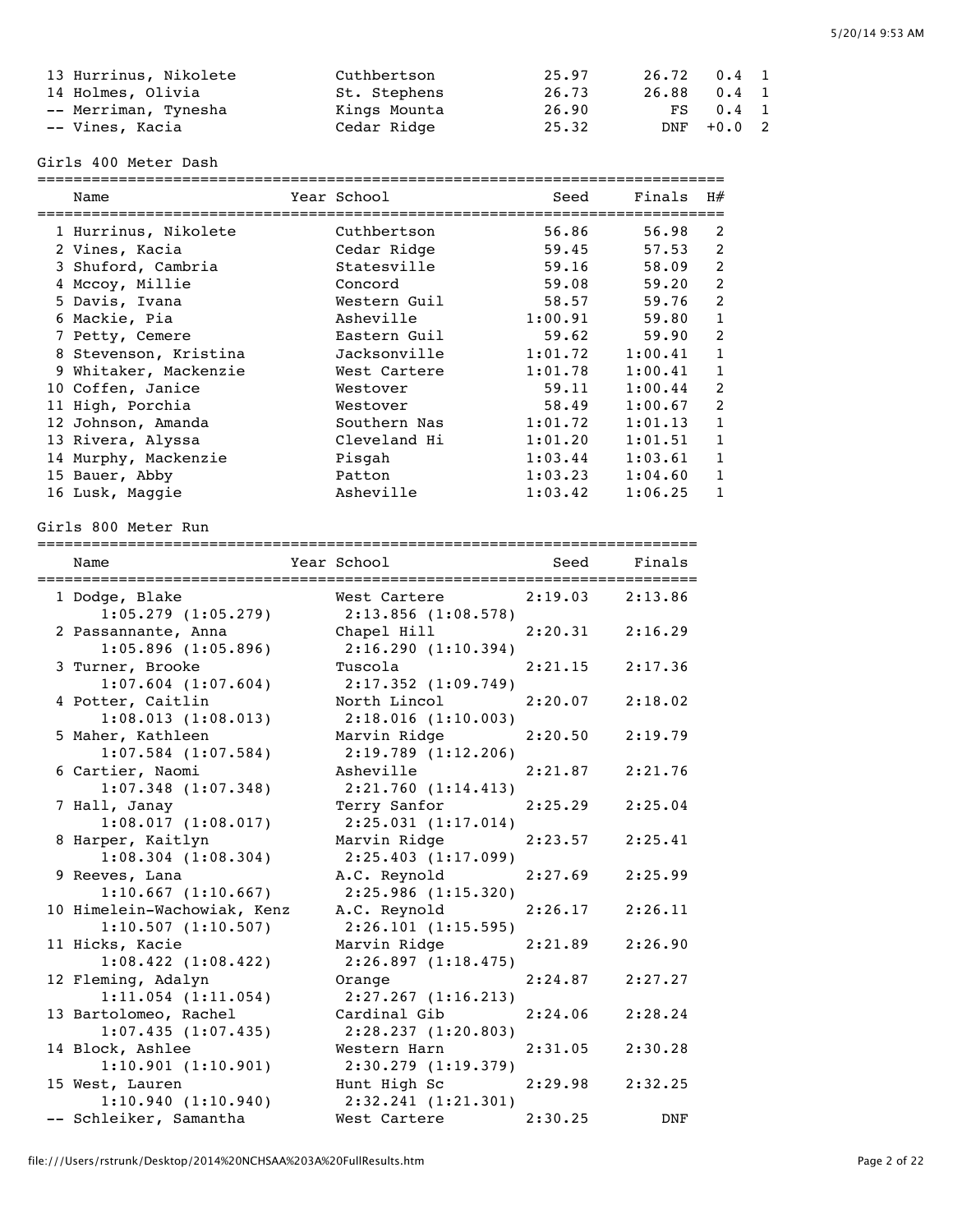Girls 1600 Meter Run

| Name                    | Year School                                                 |         | Seed Finals             |
|-------------------------|-------------------------------------------------------------|---------|-------------------------|
|                         | 1 Vess, Anna (1993) A.C. Reynold (1994) 5:10.71 5:00.39     |         |                         |
|                         | 1:17.932 (1:17.932) 2:36.011 (1:18.079) 3:54.090 (1:18.079) |         |                         |
| 5:00.390(1:06.301)      |                                                             |         |                         |
| 2 Dodge, Blake          | West Cartere 5:24.85 5:00.40                                |         |                         |
| $1:17.836$ $(1:17.836)$ | $2:35.661$ (1:17.825) $3:53.550$ (1:17.889)                 |         |                         |
| 5:00.395(1:06.846)      |                                                             |         |                         |
| 3 Vaughn, Megan         | Cardinal Gib 5:23.21 5:03.15                                |         |                         |
|                         | 1:17.827 (1:17.827) 2:36.077 (1:18.250) 3:54.177 (1:18.100) |         |                         |
| 5:03.150(1:08.974)      |                                                             |         |                         |
| 4 Turner, Brooke        | Tuscola 5:11.84 5:03.30                                     |         |                         |
| 1:18.110(1:18.110)      | $2:36.226$ (1:18.116) $3:54.458$ (1:18.233)                 |         |                         |
| 5:03.298(1:08.840)      |                                                             |         |                         |
| 5 Castro, Allie         | North Lincol 5:16.11 5:07.20                                |         |                         |
| 1:18.663(1:18.663)      | $2:36.489$ (1:17.826) 3:54.407 (1:17.919)                   |         |                         |
| 5:07.193(1:12.786)      |                                                             |         |                         |
|                         | 6 Doggett, Mary Grace Cardinal Gib 5:12.31 5:09.45          |         |                         |
| 1:17.721(1:17.721)      | 2:35.638 (1:17.917) 3:53.524 (1:17.886)                     |         |                         |
| 5:09.446(1:15.922)      |                                                             |         |                         |
| 7 King, Alexa           | Marvin Ridge 5:10.14 5:11.79                                |         |                         |
| 1:17.995(1:17.995)      | $2:35.783$ (1:17.788) 3:53.872 (1:18.089)                   |         |                         |
| 5:11.781(1:17.910)      |                                                             |         |                         |
| 8 Bartolomeo, Rachel    | Cardinal Gib 5:20.12 5:13.63                                |         |                         |
|                         | 1:17.548 (1:17.548) 2:35.817 (1:18.269) 3:54.351 (1:18.535) |         |                         |
| $5:13.626$ $(1:19.275)$ |                                                             |         |                         |
| 9 Lowe, Maddie          | Northwest Cabarr 5:24.25 5:14.41                            |         |                         |
|                         | 1:17.521 (1:17.521) 2:36.480 (1:18.959) 3:56.004 (1:19.525) |         |                         |
| 5:14.402(1:18.398)      |                                                             |         |                         |
|                         | 10 Himelein-Wachowiak, Kenz A.C. Reynold 5:20.78 5:20.04    |         |                         |
| 1:19.483(1:19.483)      | $2:38.731(1:19.249)$ $4:00.558(1:21.827)$                   |         |                         |
| 5:20.038(1:19.480)      |                                                             |         |                         |
| 11 Crook, Marija        | Chapel Hill 5:26.84 5:23.07                                 |         |                         |
| 1:18.408(1:18.408)      | $2:38.007$ (1:19.599) $4:02.877$ (1:24.871)                 |         |                         |
| $5:23.069$ $(1:20.193)$ |                                                             |         |                         |
| 12 Noch, Alexia         | Marvin Ridge 5:29.67 5:24.14                                |         |                         |
| 1:18.394(1:18.394)      | $2:37.553$ (1:19.159) $4:00.002$ (1:22.450)                 |         |                         |
| 5:24.133(1:24.131)      |                                                             |         |                         |
| 13 Fisher, Emme         | West Cartere 5:25.79 5:26.62                                |         |                         |
| $1:19.284$ $(1:19.284)$ | 2:41.066 (1:21.782)                                         |         | $4:05.666$ $(1:24.601)$ |
| $5:26.614$ $(1:20.948)$ |                                                             |         |                         |
| 14 West, Lauren         | Hunt High Sc 5:26.82 5:34.77                                |         |                         |
| 1:18.849(1:18.849)      | 2:41.115(1:22.266)                                          |         | 4:08.618(1:27.503)      |
| $5:34.768$ $(1:26.151)$ |                                                             |         |                         |
| 15 Fisher, Madeline     | West Cartere 5:28.36                                        |         | 5:43.09                 |
| 1:19.147(1:19.147)      | $2:42.764$ (1:23.617) $4:14.868$ (1:32.104)                 |         |                         |
| 5:43.085(1:28.218)      |                                                             |         |                         |
| -- Reeves, Lana         | A.C. Reynold                                                | 5:31.51 | DNF                     |
| Girls 3200 Meter Run    |                                                             |         |                         |

| Name                    | Year School              | Finals<br>Seed       |
|-------------------------|--------------------------|----------------------|
| 1 Vess, Anna            | A.C. Reynold             | 11:39.45<br>10:52.18 |
| 1:16.571(1:16.571)      | $2:37.438$ $(1:20.867)$  | 4:01.271(1:23.833)   |
| 5:25.581(1:24.311)      | $6:50.803$ $(1:25.223)$  | 8:16.558(1:25.756)   |
| $9:38.702$ $(1:22.144)$ | $10:52.179$ $(1:13.477)$ |                      |
| 2 Vessie, Arden         | Corinth Hold             | 11:31.22<br>10:52.31 |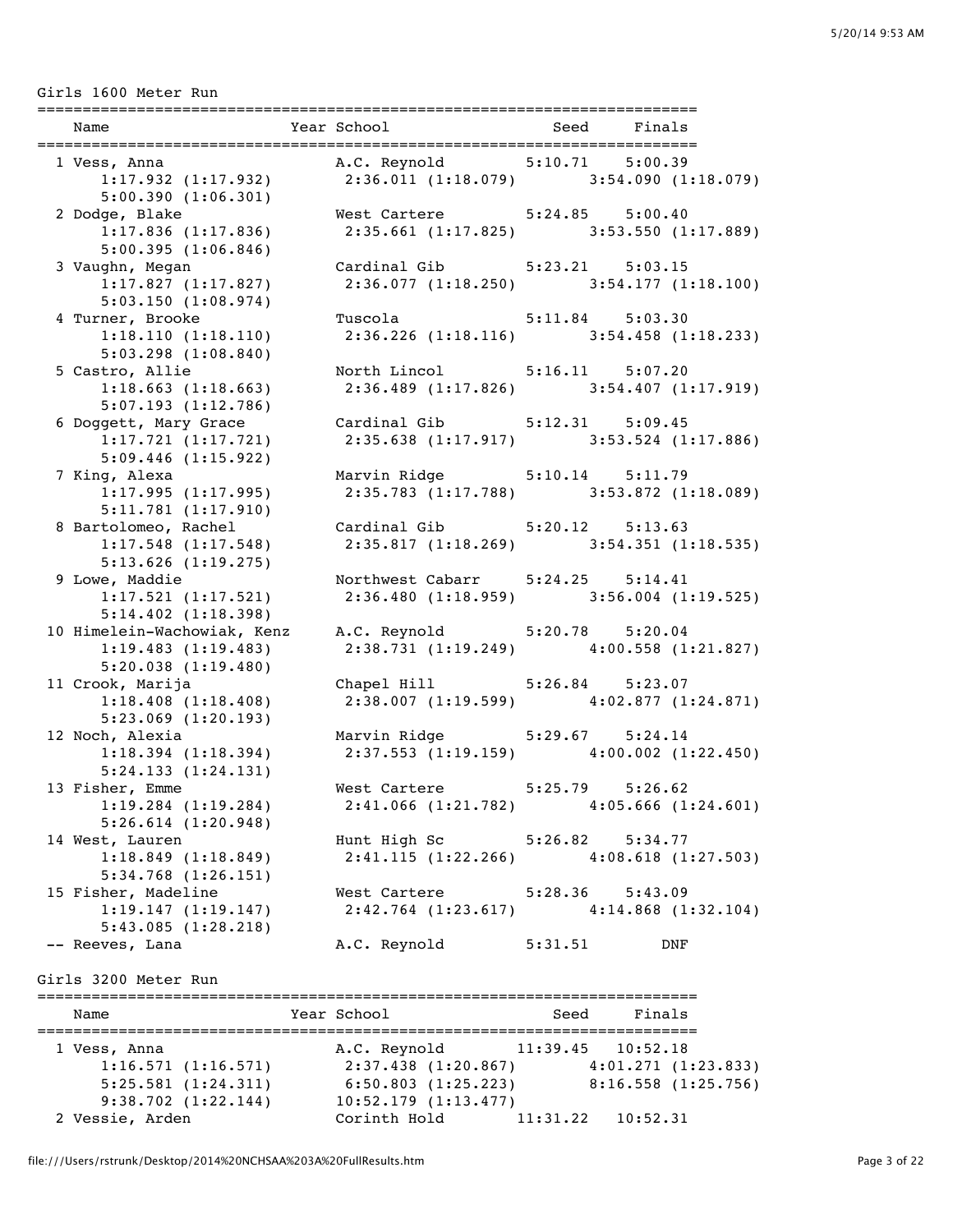1:16.353 (1:16.353) 2:37.324 (1:20.972) 4:01.068 (1:23.744) 5:25.334 (1:24.267) 6:50.514 (1:25.181) 8:16.310 (1:25.797) 9:38.533 (1:22.223) 10:52.306 (1:13.773) 3 Doggett, Mary Grace Cardinal Gib 11:22.25 10:58.62 1:16.235 (1:16.235) 2:37.134 (1:20.899) 4:01.025 (1:23.891) 5:25.220 (1:24.196) 6:50.445 (1:25.226) 8:16.238 (1:25.794) 9:38.317 (1:22.079) 10:58.614 (1:20.298) 4 Wood, Larissa A.C. Reynold 11:41.21 11:13.57 1:18.245 (1:18.245) 2:40.416 (1:22.171) 4:05.998 (1:25.583) 5:31.720 (1:25.723) 6:57.205 (1:25.486) 8:25.069 (1:27.864) 9:51.924 (1:26.855) 11:13.569 (1:21.645) 5 King, Alexa Marvin Ridge 11:24.21 11:19.11 1:16.202 (1:16.202) 2:37.181 (1:20.979) 4:01.743 (1:24.562) 5:29.385 (1:27.643) 6:57.250 (1:27.865) 8:26.005 (1:28.755) 9:53.537 (1:27.533) 11:19.108 (1:25.571) 6 Castro, Allie North Lincol 11:36.26 11:22.85 1:18.006 (1:18.006) 2:40.298 (1:22.292) 4:06.456 (1:26.159) 5:34.388 (1:27.933) 7:03.609 (1:29.221) 8:33.983 (1:30.375) 10:02.927 (1:28.944) 11:22.847 (1:19.921) 7 Fisher, Emme West Cartere 11:43.94 11:26.74 1:17.319 (1:17.319) 2:41.218 (1:23.900) 4:07.966 (1:26.748) 5:36.580 (1:28.614) 7:05.154 (1:28.574) 8:34.279 (1:29.126) 10:03.487 (1:29.208) 11:26.732 (1:23.246) 8 Schaeffer, Haley Jacksonville 11:58.32 11:27.44 1:17.686 (1:17.686) 2:40.831 (1:23.146) 4:06.461 (1:25.630) 5:34.193 (1:27.733) 7:03.357 (1:29.164) 8:33.949 (1:30.593) 10:03.240 (1:29.291) 11:27.439 (1:24.200) 9 Wiggenhorn, Amanda Cardinal Gib 11:56.03 11:35.28 1:18.557 (1:18.557) 2:42.276 (1:23.720) 4:10.428 (1:28.152) 5:40.481 (1:30.054) 7:09.275 (1:28.794) 8:38.873 (1:29.599) 10:08.294 (1:29.421) 11:35.271 (1:26.977) 10 Vaughn, Megan Cardinal Gib 12:03.91 11:38.39 1:18.570 (1:18.570) 2:41.672 (1:23.103) 4:08.393 (1:26.721) 5:37.539 (1:29.146) 7:06.652 (1:29.114) 8:39.146 (1:32.494) 10:13.059 (1:33.913) 11:38.384 (1:25.326) 11 Callison, Patricia North Buncom 11:51.78 11:39.89 1:19.729 (1:19.729) 2:43.162 (1:23.433) 4:10.493 (1:27.331) 5:39.423 (1:28.931) 7:07.365 (1:27.942) 8:37.334 (1:29.969) 10:09.542 (1:32.209) 11:39.886 (1:30.344) 12 Bowen, Ali Central Davi 11:59.05 11:42.05 1:19.850 (1:19.850) 2:43.126 (1:23.276) 4:10.939 (1:27.813) 5:39.902 (1:28.964) 7:09.759 (1:29.857) 8:42.468 (1:32.709) 10:15.919 (1:33.452) 11:42.049 (1:26.131) 13 Warner, Natalie  $\text{Weddington H}$  11:43.41 11:45.50 1:20.013 (1:20.013) 2:42.917 (1:22.904) 4:09.716 (1:26.799) 5:37.256 (1:27.540) 7:07.778 (1:30.523) 8:39.911 (1:32.133) 10:14.917 (1:35.007) 11:45.497 (1:30.580) 14 Boeshore, Samantha A.C. Reynold 12:05.06 11:55.01 1:20.909 (1:20.909) 2:45.416 (1:24.507) 4:13.824 (1:28.409) 5:46.196 (1:32.372) 7:19.465 (1:33.269) 8:52.644 (1:33.179) 10:25.478 (1:32.834) 11:55.010 (1:29.533) Girls 100 Meter Hurdles =================================================================================

| 8 Advance:<br>Name                                                    |  | Top 2 Each Heat plus Next 4 Best Times<br>Year School | Seed                    | Prelims Wind H#                                  |  |
|-----------------------------------------------------------------------|--|-------------------------------------------------------|-------------------------|--------------------------------------------------|--|
| Preliminaries<br>1 Mcmillan, Kylie<br>2 Laws, Lydia<br>3 Ruff, Kaylah |  | Southern Gui<br>Western Alam<br>Hickory               | 14.60<br>14.77<br>14.99 | 14.010 2.2 2<br>$15.040 - 1.4$ 1<br>14.810 2.2 2 |  |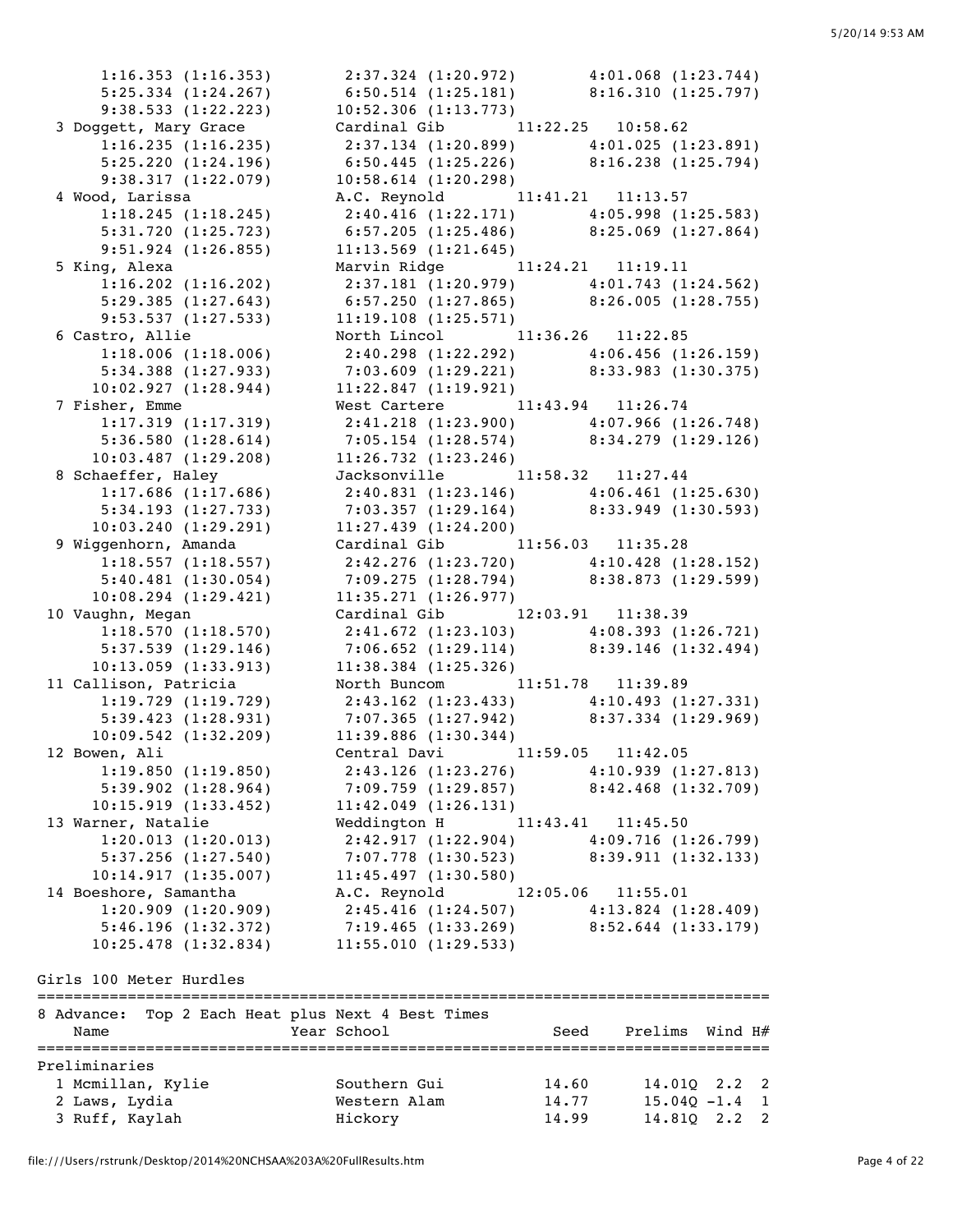| 4 Gandy, Kayla        | Cardinal Gib | 14.94 | $15.650 - 1.4$ 1 |             |                |
|-----------------------|--------------|-------|------------------|-------------|----------------|
| 5 Scott, Marisa       | Patton       | 15.66 | $15.40q$ 2.2 2   |             |                |
| 6 Chandler, Dominique | Jacksonville | 16.15 | $15.45q$ $2.2$ 2 |             |                |
| 7 King, Peolandria    | Western Guil | 15.71 | $16.11q - 1.4$ 1 |             |                |
| 8 Hedgpeth, Rhema     | Northern Nas | 16.35 | $16.14q - 1.4$ 1 |             |                |
| 9 Richardson, Mariah  | A.C. Reynold | 15.73 | $16.27$ $2.2$ 2  |             |                |
| 10 Weathers, Torri    | Hickory Ridg | 16.20 | $16.33 -1.4$ 1   |             |                |
| 11 Pickett, Marie     | Corinth Hold | 17.42 | $16.66$ $2.2$ 2  |             |                |
| 12 Champion, Ashton   | Swansboro    | 16.45 | $17.42$ $2.2$ 2  |             |                |
| 13 Sutherland, Elissa | Cardinal Gib | 16.78 | 17.43            | $-1.4$ 1    |                |
| 14 White, Melissa     | West Henders | 16.62 | 17.47            | $-1.4$ 1    |                |
| 15 Cefalo, Courtney   | Ledford      | 15.72 | 19.87            | $-1.4$ 1    |                |
| -- Bolden, Khaira     | Lee Senior   | 16.51 | FS               | $2 \cdot 2$ | $\overline{2}$ |

### Girls 100 Meter Hurdles

| Name                  | Year School  | Prelims | Finals<br>Wind  |  |
|-----------------------|--------------|---------|-----------------|--|
| Finals                |              |         |                 |  |
| 1 Mcmillan, Kylie     | Southern Gui | 14.01   | $14.11 - 1.3$   |  |
| 2 Laws, Lydia         | Western Alam | 15.04   | $14.65 - 1.3$   |  |
| 3 Ruff, Kaylah        | Hickory      | 14.81   | $14.88 - 1.3$   |  |
| 4 Gandy, Kayla        | Cardinal Gib | 15.65   | $-1.3$<br>15.27 |  |
| 5 Scott, Marisa       | Patton       | 15.40   | $15.46 - 1.3$   |  |
| 6 Hedgpeth, Rhema     | Northern Nas | 16.14   | $16.06 - 1.3$   |  |
| 7 King, Peolandria    | Western Guil | 16.11   | $16.20 - 1.3$   |  |
| 8 Chandler, Dominique | Jacksonville | 15.45   | 16.29<br>$-1.3$ |  |
|                       |              |         |                 |  |

#### Girls 300 Meter Hurdles

============================================================================

| Name                 | Year School  | Seed  | Finals | H#            |        |
|----------------------|--------------|-------|--------|---------------|--------|
| 1 Laws, Lydia        | Western Alam | 44.17 | 43.62  | 2             |        |
| 2 Ruff, Kaylah       | Hickory      | 45.56 | 45.12  | 2             |        |
| 3 Gaul, Tori         | East Rowan   | 46.85 | 45.25  | 2             |        |
| 4 Wright, Tamilia    | Williams, Wa | 46.26 | 45.48  | 2             |        |
| 5 Scott, Marisa      | Patton       | 46.16 | 46.14  | 2             |        |
| 6 Gandy, Kayla       | Cardinal Gib | 47.24 | 46.92  | 2             |        |
| 7 Fields, Sydni      | Cleveland Hi | 47.54 | 47.39  | $\mathcal{L}$ | 47.387 |
| 8 Richardson, Mariah | A.C. Reynold | 47.18 | 47.39  | 2             | 47.390 |
| 9 Atkinson, Krystal  | Nash Central | 48.38 | 48.06  | 1             |        |
| 10 Williams, Imani   | Cleveland Hi | 48.70 | 48.16  | 1             |        |
| 11 Davis, Destony    | Western Guil | 48.41 | 48.71  | 1             |        |
| 12 Lynch, Kambria    | Northern Nas | 49.37 | 48.73  | 1             |        |
| 13 Frempong, Anu     | A.C. Reynold | 47.94 | 49.67  | $\mathbf{1}$  |        |
| 14 Walden, Daijah    | Southern Gui | 47.96 | 49.81  | 1             |        |
| 15 Pound, Lyndsi     | North Lincol | 48.12 | 51.63  |               |        |
| -- Smith, Amillieon  | Eastern Guil | 48.47 | FS     |               |        |

## Girls 4x100 Meter Relay

| School                             | Seed                 | Finals $H#$ |                          |
|------------------------------------|----------------------|-------------|--------------------------|
| 1 Weddington High School 'A'       | 49.50                | 49.00       | $\overline{2}$           |
| 1) Sanchez, Maria                  | 2) Blanden, Courtney |             |                          |
| 3) Weekes, Tracey                  | 4) Mercer, Cyan      |             |                          |
| 2 Eastern Guilford High School 'A' | 48.88                | 49.03       | $\overline{\phantom{a}}$ |
| 1) Smith, Amillieon                | 2) Cobb, Asia        |             |                          |
| 3) Petty, Cemere                   | 4) Henderson, Taylor |             |                          |
| 3 A.C. Reynolds 'A'                | 49.77                | 49.38       |                          |
| 1) Griffin, Reagine                | Frempong, Anu        |             |                          |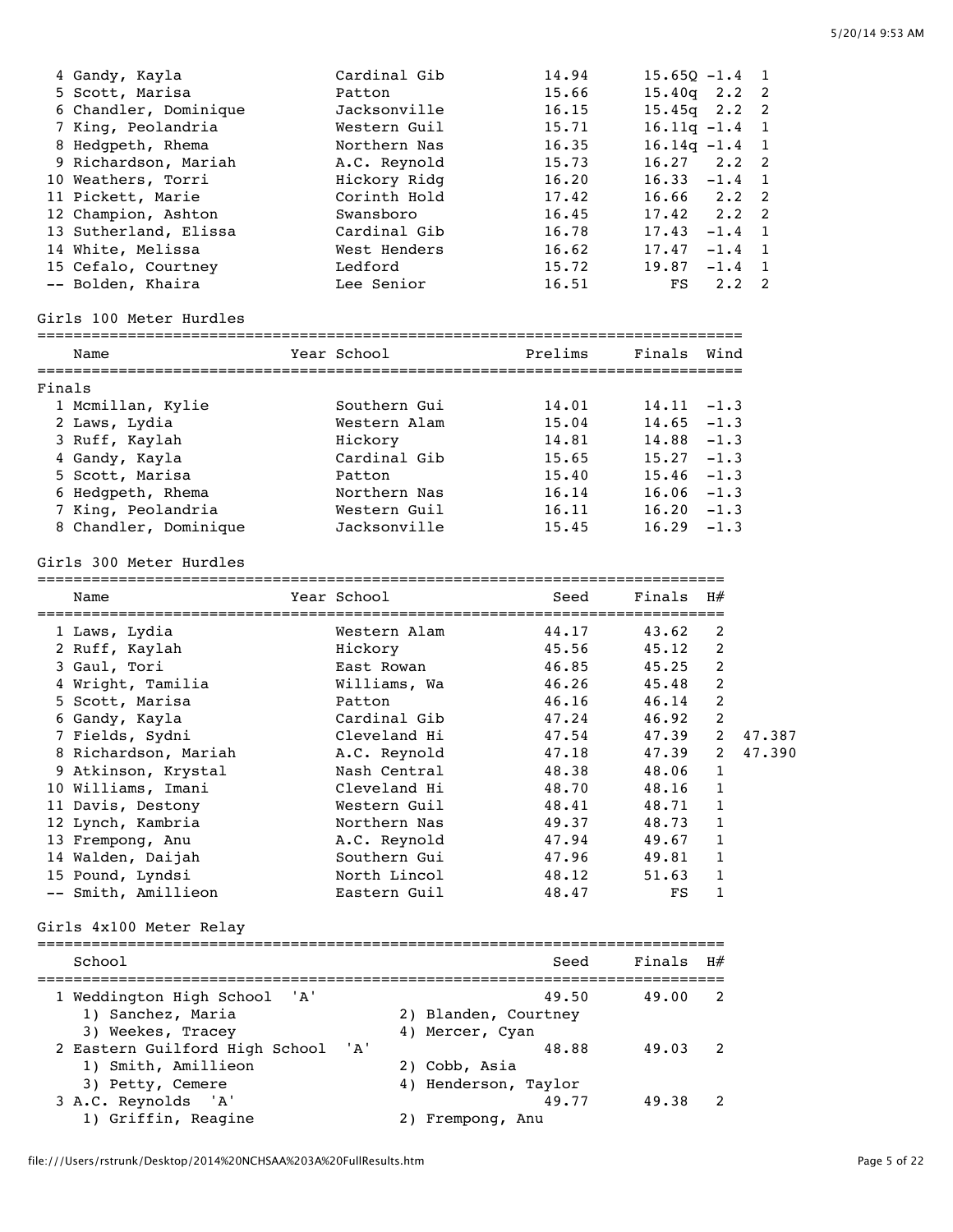3) Richardson, Mariah (4) Lee, Lideria 4 Statesville 'A' 50.56 49.60 2 1) Carr, Shamya 2) Skinner, Keairra 3) Culbreath, Yasmeen 4) Shuford, Cambria 5 Forestview 'A' 51.03 49.71 1<br>1) Taylor, Silvia 2) Adams, Bri 1) Taylor, Silvia 3) Reid, Emonni 4) Berry, Felicia 6 White Oak 'A' 50.05 49.73 2 1) Jones, Kenesha 2) Brown, Dee 3) Franklin, Jordyn 4) Anding, Toya 7 Cleveland High School 'A' 50.32 49.83 2 1) Fitzgerald, LeTaeja 2) Hinton, Miranda 3) Graham, Jekira (4) Jenkins, Tiandra 8 Western Guilford 'A' 50.22 50.06 2 1) Davis, Destony 2) Brake, I'Anndia 3) Washington, Sydney 4) Crawford, Courtney 9 Webb, J. F. 'A' 50.92 50.16 1 1) Battle, Precious 2) Puryear, Cora 3) Jolly, Glandra 4) Taylor, Rainesha 10 West Craven High 'A' 50.65 50.22 1 1) Wilson, Markeisha 2) Cherry, Jamie 3) Raynor, Jasmine  $4)$  Walston, Tajah 11 Eastern Alamance 'A' 50.41 50.33 2 1) Gonzalez, Brianna 2) Boswell, Shakira 3) Coleman, Alexus (4) Parquet, Jasmine 12 Rocky Mount 'A' 50.69 50.33 1 1) Thomas, Takeyra 2) Sheppard, Laneeja 3) Pettis, Maria (4) Edwards, Nyana 13 Cox Mill 'A' 50.86 50.41 1 1) Walker, Madison 2) Street, Bria 3) Claude, Bri (4) Cox, Jasmine 14 Hickory 'A' 51.14 51.05 1 1) Simon, Jada 2) Coats, Shakia 3) Coats, Shakira (4) Clark, Tydericka 15 St. Stephens 'A' 51.97 51.43 1 1) Stiles, Destiney 2) Higgins, Hannah 3) Hicks, Keyona 4) Holmes, Olivia 16 Cardinal Gibbons 'A' 50.94 51.63 1 1) Barrett, Mallory 2) Sutherland, Elissa 3) Gandy, Kayla 4) Lane, Zachyre Girls 4x200 Meter Relay ============================================================================ School School Seed Finals H# ============================================================================ 1 Eastern Guilford High School 'A' 1:43.54 1:42.47<br>1) Smith, Amillieon 2) Cobb, Asia 1) Smith, Amillieon 3) Petty, Cemere 4) Henderson, Taylor<br>
illiams, Walter M 'A' 1:42.53 2 Williams, Walter M 'A' 1:42.64 1:42.53 2 1) Madden, Rhyan 2) Hargrave, Chelsey 3) Wright, Tamilia 4) Davis, Jazmyne 3 Western Guilford 'A' 1:43.58 1:43.85 2 1) Davis, Destony 2) King, Peolandria 3) Davis, Ivana 4) Crawford, Courtney 4 Statesville 'A' 1:45.26 1:45.10 2 1) Carr, Shamya 2) Skinner, Keairra 3) Culbreath, Yasmeen and Allah Shuford, Cambria and the case of the case of the case of the case of the case of the case of the case of the case of the case o<br>1:46.32 1:45.70 2 5 Eastern Alamance 'A' 1:46.32 1:45.70 2 1) Gonzalez, Brianna 1) Gonzalez, Brianna (2) Boswell, Shakira<br>3) Coleman, Alexus (4) Parquet, Jasmine

6 Weddington High School 'A' 1:46.83 1:46.24 1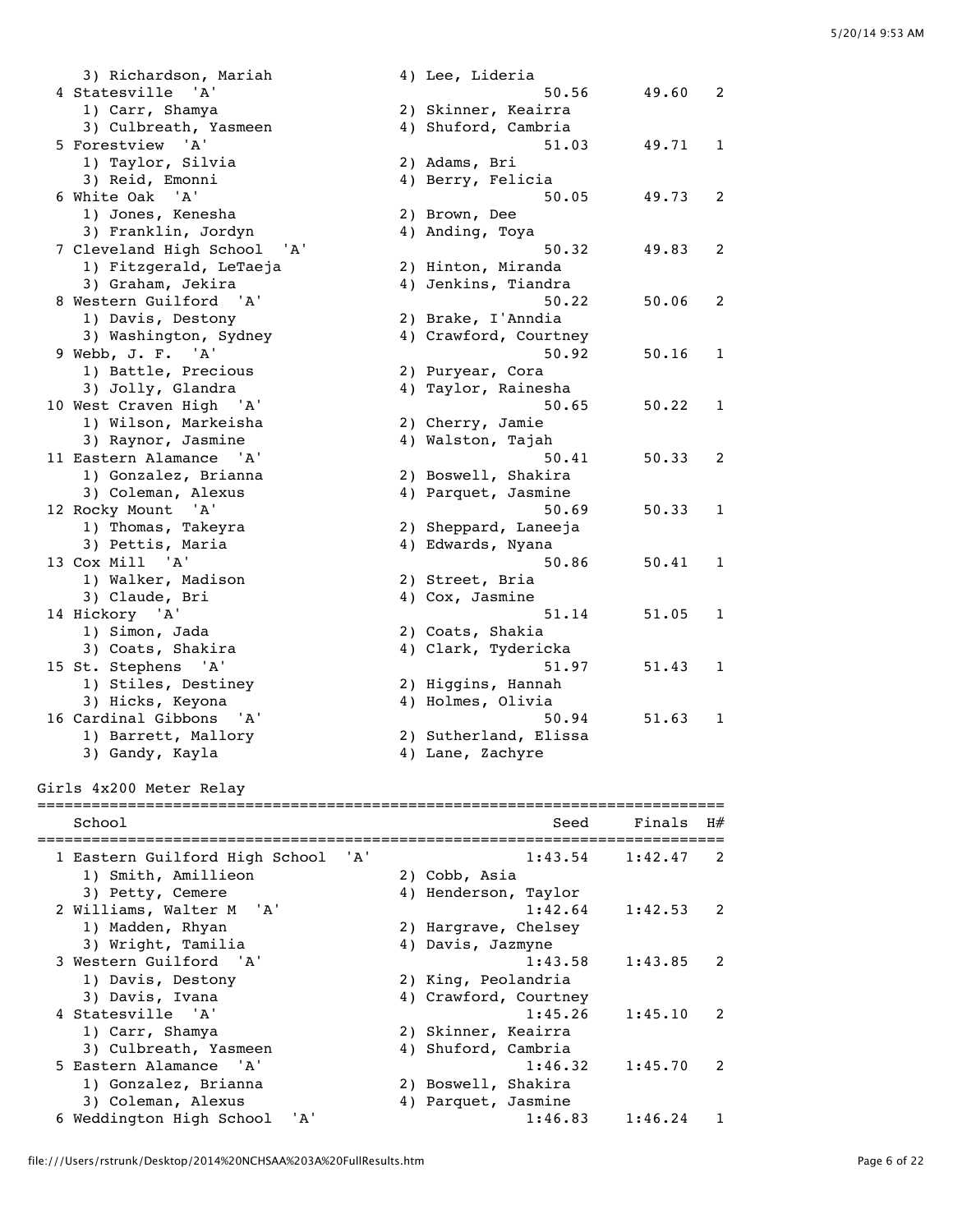1) Sanchez, Maria 2) Donelson, Ryan 3) Weekes, Tracey (4) Mercer, Cyan 7 Cox Mill 'A' 1:48.58 1:46.32 1 1) Harris, Mariah 3) Claude, Bri (2008) 4) Cox, Jasmine<br>8 Corinth Holders (2008) 4) Cox, Jasmine 8 Corinth Holders 'A' 1:47.59 1:46.60 1 1) Ince-Walton, Charday 2) Scott, Essence 3) Chappell, Megan 4) Gibson, Samara 9 A.C. Reynolds 'A' 1:46.83 1:46.71 2<br>1) Frempong, Anu 2) Ruff, Zana 1) Frempong, Anu 3) Griffin, Reagine 4) Lee, Lideria 10 Rocky Mount 'A' 1:46.00 1:46.99 2<br>
1) Coburn, Tanaka 2) Sheppard, Laneeja<br>
3) Davis, Jasmine 4) Edwards, Nyana 1) Coburn, Tanaka 2) Sheppard, Laneeja 3) Davis, Jasmine 4) Edwards, Nyana 11 Hickory 'A' 1:49.89 1:48.23 1 1) Simon, Jada 2) Coats, Shakia 3) Coats, Shakira (4) Clark, Tydericka 12 Nash Central 'A' 1:47.54 1:48.82 1 1) Leonard, Carisha 2) Manning, Natalie 3) Macklin, Tkeyah 4) Ausby, Kiera 13 Ashbrook 'A' 1:49.56 1:51.02 1 1) Bethune, Kiara<br>3) Woods, Aliyah 2) Hope, Nicole<br>4) Johnson, Sherilyn<br>1:48.07 1:56.59 14 White Oak 'A' 1:48.07 1:56.59 1 1) Moore, Amaria 2) Daniels, Jasmyn nice can<br>1) Moore, Amaria (2) Daniels, Jasmyn<br>3) Gray, Brittany (4) Newman, Ashley<br>2) Graphs (1) -- St. Stephens 'A'  $1:48.97$  DQ 1 exch outside zn3 1) Stiles, Destiney 2) Brown, Dessie 3) Hicks, Keyona 4) Holmes, Olivia -- Webb, J. F. 'A'  $1:44.97$  DQ 2 exch outside zn2 1) Battle, Precious 2) Puryear, Cora 3) Jolly, Glandra 4) Taylor, Rainesha Girls 4x400 Meter Relay ============================================================================ School School Seed Finals H# ============================================================================ 1 Westover 'A' 4:07.16 3:57.59 2 1) High, Porchia 2) Jackson, Qizeah 3) Coffen, Janice 4) Jackson, Kayla 3:57.582 (3:57.582) 2 Weddington High School 'A' 4:01.84 4:01.50 2<br>1) Weekes, Tracey 2) Sanchez, Maria 1) Weekes, Tracey 3) Mercer, Cyan (2008) 4) Blanden, Courtney 4:01.495 (4:01.495) 3 Cuthbertson High School 'A' 4:07.09 4:01.70 2 1) Burks, Deja 2) Worley, Ariel 3) Nuccio, Mattie 4) Hurrinus, Nikolete 4:01.692 (4:01.692) 4 Nash Central 'A' 4:03.00 4:04.57 2 ..<br>2) Ausby, Kiera 3) Manning, Natalie (4) Atkinson, Krystal (4) Atkinson, Article  $4:04.564$   $(4:04.564)$  5 West Carteret 'A' 4:05.00 4:05.50 2 1) Pearce, Blair 2) Schleiker, Samantha 3) Whitaker, Mackenzie 4) Dodge, Blake 4:05.493 (4:05.493) 6 Eastern Guilford High School 'A' 4:12.26 4:09.16 2 1) Johnson, Dorian 3) Cobb, Asia (4) Petty, Cemere

4:09.156 (4:09.156)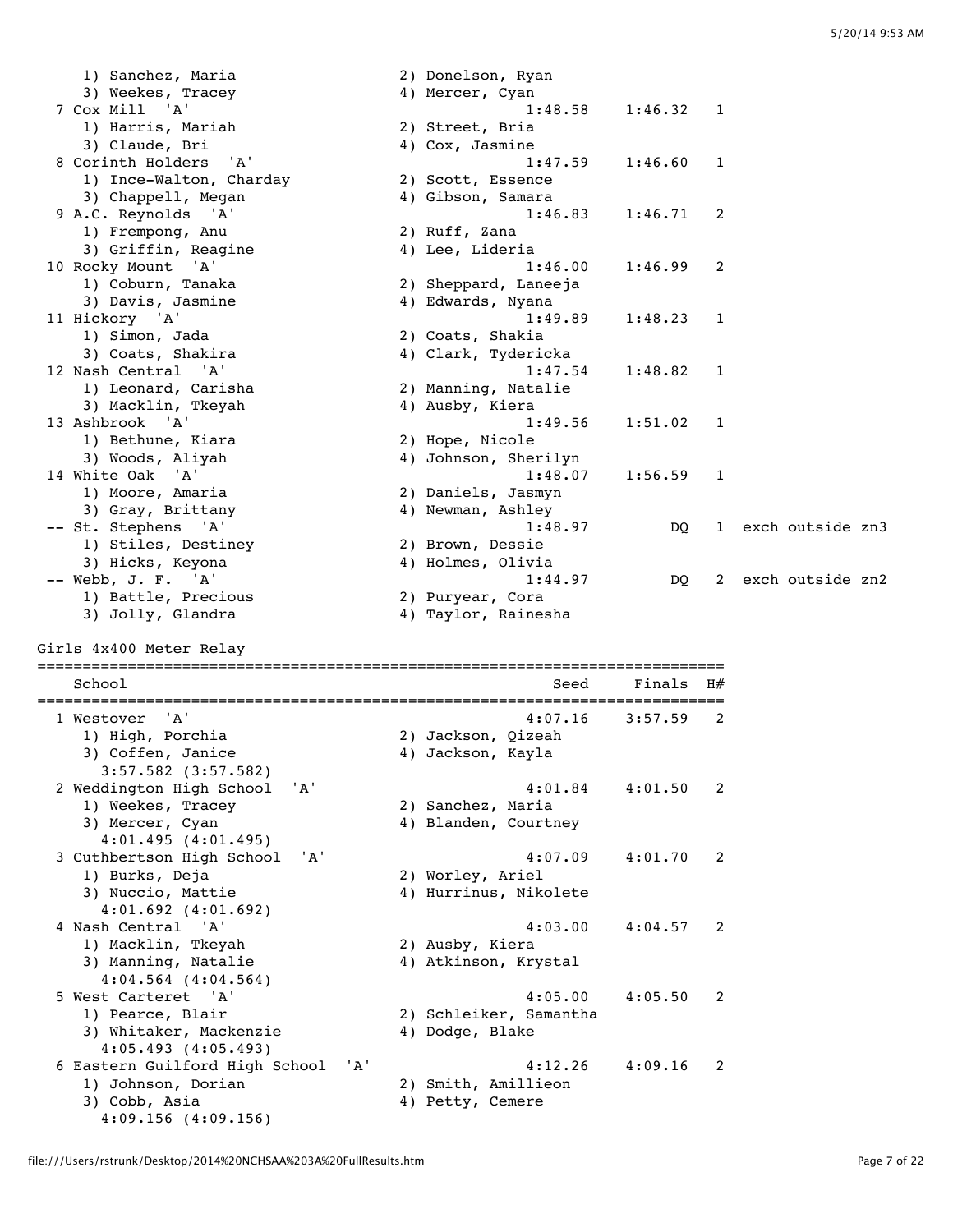8 4:12.00 4:12.94 2<br>2) Lusk, Maggie

4:15.57 4:25.72 1<br>2) Morris, McKinley

9 South Iredell 'A' 4:14.74 4:13.25 1

11 Swansboro 'A' 4:13.10 4:17.88 1

 7 North Buncombe 'A' 4:13.23 4:11.34 1 1) Sparrow, Elizabeth 2) Bennett, Julia 3) Shapiro, Sarah (4) Greene, Lindsey 4:11.333 (4:11.333)<br>8 Asheville 'A' 1) Mcintosh, Joesci 3) Gaines, Monique (4) Mackie, Pia 4:12.933 (4:12.933)<br>9 South Iredell 'A' 1) Frady, Kylee 2) Berg, Taylor 3) Fraley, Renee (1998) 1997 - 1998 August 1998<br>4) Harris, Kayla 4:13.249 (4:13.249) 10 A.C. Reynolds 'A' 4:16.59 4:16.20 1 1) Ray, Christen 2) Frempong, Anu 3) Reeves, Lana 4) Richardson, Mariah 4:16.200 (4:16.200)<br>11 Swansboro 'A' 1) Champion, Ashton 2) Lipato, Niampi 3) Jackson, Mariah (4) Ryan, Hailey 4:17.875 (4:17.875) 12 Western Guilford 'A' 4:13.31 4:24.86 1 1) Branch, Amanda 2) Brake, I'Anndia 3) kirksey, De'sia 4:24.853 (4:24.853)<br>13 Tuscola 'A' 1) Mulhern, Georgia 3) Jones, Hannah (4) Turner, Brooke 4:25.712 (4:25.712) 14 Cleveland High School 'A' 4:11.00 4:30.61 2 1) Watkins, Myrayna 2) Williams, Imani 3) Graham, Jekira (4) Fitzgerald, LeTaeja 4:30.602 (4:30.602) 15 Western Alamance 'A' 4:29.22 4:30.84 1 1) Goras, Rebeckah 3) Jones, Samiyah (4) Dunlap, Natalyia 4:30.832 (4:30.832) -- Chapel Hill 'A'  $4:13.00$  DQ 1 3rd leg interferenc<br>1) Johnson, Erica 2) Crook, Marija 1) Johnson, Erica 2) Crook, Marija 3) Szymczak, Jessi 4) Passannante, Anna 4:10.186 (4:10.186) Girls 4x800 Meter Relay

========================================================================= School Seed Finals ========================================================================= 1 A.C. Reynolds 'A' 9:55.15 9:20.23 1) Wood, Larissa (2) Reeves, Lana<br>3) Himelein-Wachowiak, Kenzie (2) Yess, Anna 3) Himelein-Wachowiak, Kenzie 4) Vess, Anna 2 West Carteret 'A' 9:55.61 9:23.98 1) Fisher, Madeline 2) Schleiker, Samantha 3) Fisher, Emme 4) Dodge, Blake 3 Marvin Ridge 'A' 9:52.85 9:27.39 er and the state of the state of the state of the state of the state of the state of the state of the state of<br>1) Hicks, Kacie of the state of the state of the state of the state of the state of the state of the state of 3) King, Alexa 4) Maher, Kathleen 4 Weddington High School 'A' 10:01.46 9:52.86<br>1) Garrett, Morgan 2) Karnhak, Lexi<br>3) Long, Allison 4) Warner, Natalie 1) Garrett, Morgan 3) Long, Allison 4) Warner, Natalie 5 North Buncombe 'A' 9:58.76 10:01.81 1) Greene, Lindsey 2) Callison, Patricia 3) Sparrow, Elizabeth (4) Bennett, Julia 6 Northwest Cabarrus 'A' 10:04.64 10:02.44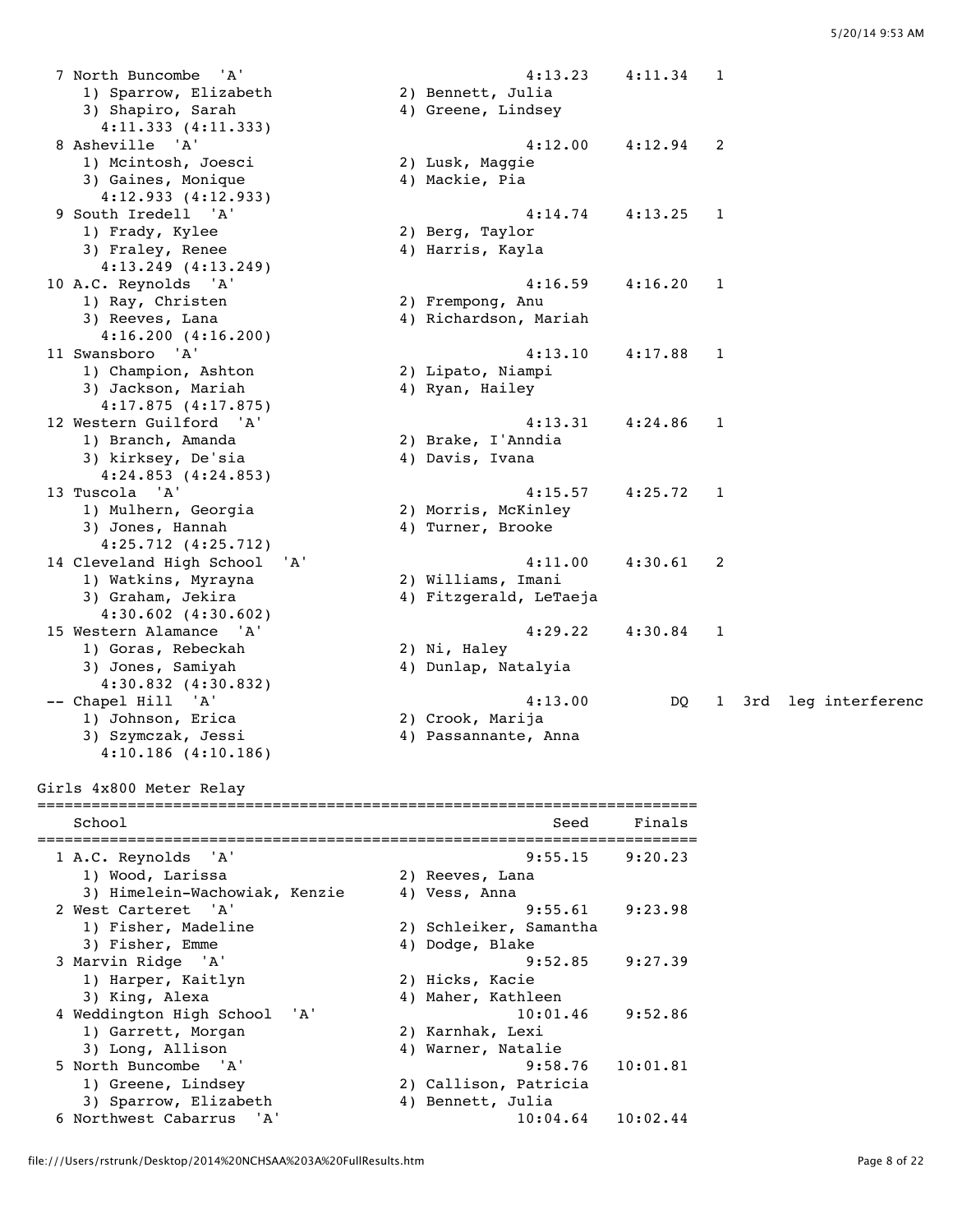| 1) Lowe, Maddie          | 2) Dunkle, Kara        |
|--------------------------|------------------------|
| 3) Hand, Emma            | 4) Cox, Jazzmine       |
| 7 Chapel Hill 'A'        | 10:16.93<br>10:10.84   |
| 1) Mumper, Shannon       | 2) Matera, Elise       |
| 3) Gualtieri-Reed, Maeve | 4) Ames, Milly         |
| 8 Pisgah 'A'             | 10:24.83<br>10:12.60   |
| 1) Warren, Hannah        | 2) Williamson, Colbie  |
| 3) Cole, Karrington      | 4) Murphy, Mackenzie   |
| 9 Western Alamance 'A'   | 10:21.00<br>10:16.45   |
| 1) Cary, Paige           | 2) Dill, Sophia        |
| 3) Ricci, Celeste        | 4) Galey, Mary         |
| 10 Piedmont 'A'          | 10:19.24<br>10:17.07   |
| 1) Glenn, Michelle       | 2) Shew, Megan         |
| 3) Vunk, Jessica         | 4) Hudson, Arden       |
| 11 Nash Central 'A'      | 10:19.54<br>10:19.00   |
| 1) Leonard, Carisha      | 2) Williams, Chulena   |
| 3) Manning, Natalie      | 4) Williams, Michaela  |
| 12 Cardinal Gibbons 'A'  | 10:18.78<br>10:20.41   |
| 1) Pierce, Annie         | 2) Doyle, Abby         |
| 3) Bassett, Kayla        | 4) Baker, Kathryn      |
| 13 Northern Guilford 'A' | 10:13.94<br>10:20.59   |
| 1) Byrd, McKenzie        | 2) Mercer, Emily       |
| 3) Gale, Amber           | 4) Phillips, Kaitlin   |
| 14 Jacksonville 'A'      | 10:24.67<br>10:25.61   |
| 1) Schaeffer, Haley      | 2) Downs, Kelsey       |
| 3) Stevenson, Kristina   | 4) Cress, Imali        |
| 15 West Henderson 'A'    | 10:42.67<br>10:32.36   |
| 1) Turlington, Amy       | 2) Kilby, Kara         |
| 3) Kennedy, Katie        | 4) Hogan, Olivia       |
| 16 Corinth Holders 'A'   | 10:21.54<br>10:33.32   |
| 1) Chappell, Megan       | 2) Ste.Marie, Kayla    |
| 3) Watson, Victoria      | 4) Rutherford, Cameron |

Girls High Jump

|    | Name                    | Year School  | Seed        | Finals       |       |
|----|-------------------------|--------------|-------------|--------------|-------|
|    | 1 Jackson, Oizeah       | Westover     | $5 - 08.00$ | $5 - 08.00$  | 1.72m |
|    | 2 Small, Brittany       | East Rowan   | $5 - 02.00$ | $5 - 06.00$  | 1.67m |
|    | 3 Olesen, Elizabeth     | Hickory Ridg | $5 - 09.00$ | $5 - 04.00$  | 1.62m |
|    | 4 Breasseale, Rachael   | Union Pines  | $5 - 06.00$ | $J5 - 04.00$ | 1.62m |
|    | 5 Scoles, Julia         | South Iredel | $5 - 02.00$ | $J5 - 04.00$ | 1.62m |
|    | 6 Hayes, Cassidy        | Triton       | $5 - 02.00$ | $J5 - 04.00$ | 1.62m |
|    | 7 Cooper, Emily         | A.C. Reynold | $5 - 00.00$ | $5 - 02.00$  | 1.57m |
|    | 8 Thomas, Takeyra       | Rocky Mount  | $5 - 00.00$ | $5 - 00.00$  | 1.52m |
|    | 8 Timothy, Paige        | Chapel Hill  | $5 - 00.00$ | $5 - 00.00$  | 1.52m |
| 10 | Jackson, Mariah         | Swansboro    | $5 - 00.00$ | $J5 - 00.00$ | 1.52m |
|    | 11 Creel, Jade          | Aycock, Char | $4 - 11.00$ | $J5 - 00.00$ | 1.52m |
|    | 12 Ball, Mary Catherine | West Henders | $5 - 00.00$ | $4 - 10.00$  | 1.47m |
|    | 12 Settle, Makira       | Asheboro     | $5 - 02.00$ | $4 - 10.00$  | 1.47m |
|    | 14 Houck, Taylor        | West Henders | $5 - 00.00$ | $J4 - 10.00$ | 1.47m |
|    | -- Vines, Kacia         | Cedar Ridge  | $5 - 02.00$ | NH           |       |
|    | -- McCaskill, Aiyana    | Ashbrook     | $4 - 10.00$ | ΝH           |       |

#### Girls Pole Vault

| Name                                               | Year School                                 | Seed                         | Finals                                                     |                         |
|----------------------------------------------------|---------------------------------------------|------------------------------|------------------------------------------------------------|-------------------------|
| 1 Wood, Liz<br>2 Finger, Mariel<br>3 Helms, Taylor | Cuthbertson<br>North Gaston<br>Marvin Ridge | $10 - 06.00$<br>$11 - 06.00$ | $11 - 06.00$<br>$11 - 00.00$<br>$11 - 05.00$ $J11 - 00.00$ | 3.50m<br>3.35m<br>3.35m |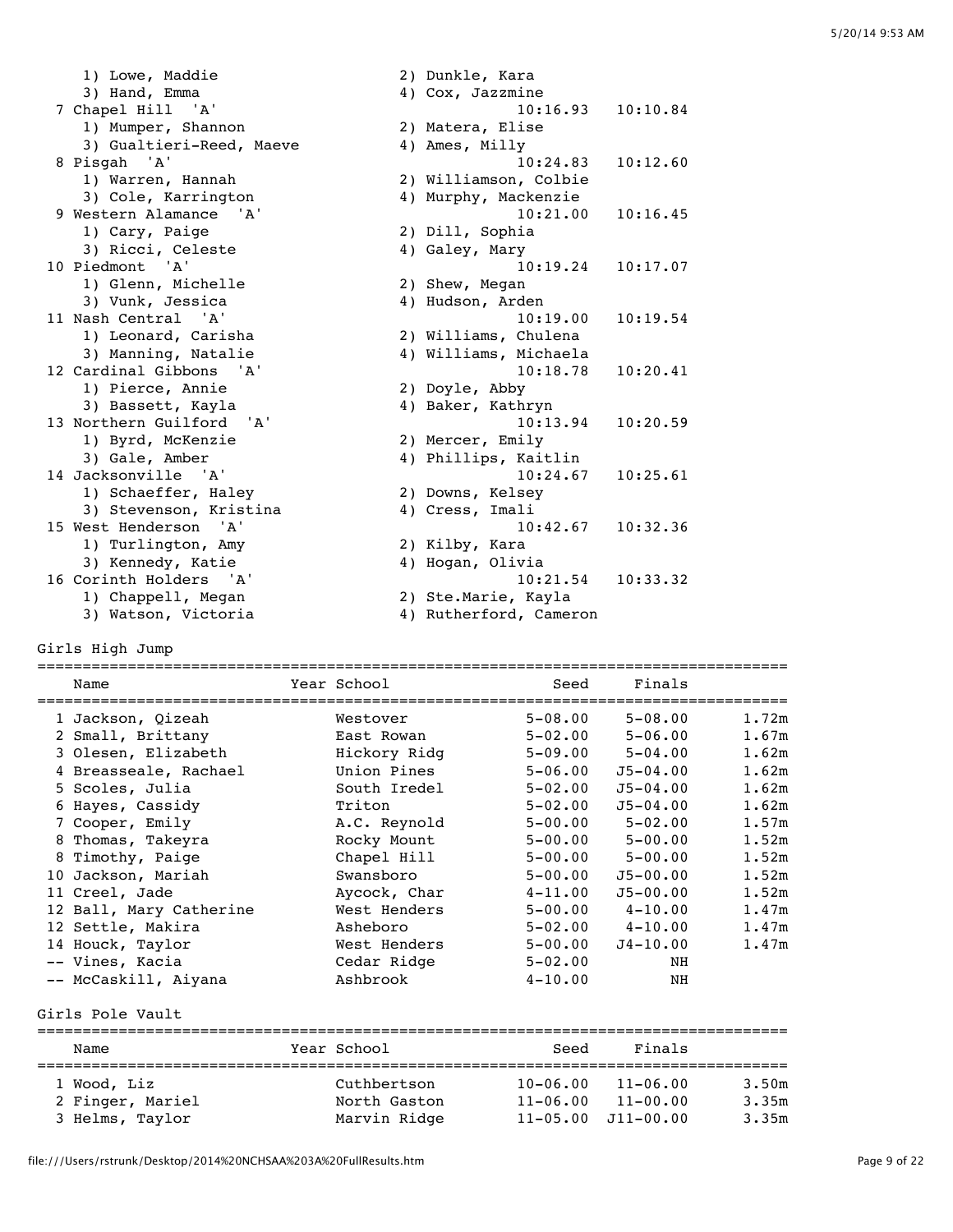| 4 Martin, Tori       | Rockingham C | $10 - 06.00$ | $J11 - 00.00$ | 3.35m |
|----------------------|--------------|--------------|---------------|-------|
| 5 Creed, Savannah    | South Johnst | $10 - 00.00$ | $10 - 06.00$  | 3.20m |
| 6 Milosh, Sierra     | West Cartere | $9 - 06.00$  | $10 - 00.00$  | 3.04m |
| 6 Lambert, Dakotah   | South Rowan  | $9 - 06.00$  | $10 - 00.00$  | 3.04m |
| 8 Sheets, Tessa      | Northwood    | $9 - 06.00$  | $J10 - 00.00$ | 3.04m |
| 9 Gaul, Tori         | East Rowan   | $10 - 00.00$ | $J10 - 00.00$ | 3.04m |
| 10 San Miquel, Sofia | Cardinal Gib | $10 - 00.00$ | $9 - 06.00$   | 2.89m |
| 11 Hara, Katie       | East Henders | $10 - 00.00$ | $J9 - 06.00$  | 2.89m |
| 12 Moloney, Maura    | North Buncom | $10 - 00.00$ | $J9 - 06.00$  | 2.89m |
| 13 Bren, Lindsey     | Swansboro    | $10 - 08.00$ | $J9 - 06.00$  | 2.89m |
| 14 Waldbart, Bailey  | East Henders | $9 - 06.00$  | $9 - 00.00$   | 2.74m |
| 15 Bruns, Bailey     | White Oak    | $9 - 00.00$  | $J9 - 00.00$  | 2.74m |
| 16 Comstock, Megan   | Cardinal Gib | $8 - 06.00$  | $8 - 06.00$   | 2.59m |

# Girls Long Jump

|    | Name                     | Year School  | Seed<br>========================== | Finals       | Wind        |       |
|----|--------------------------|--------------|------------------------------------|--------------|-------------|-------|
|    | 1 Vines, Kacia           | Cedar Ridge  | $17 - 01.50$                       | $17 - 10.00$ | 2.6         | 5.43m |
|    | 2 Laws, Lydia            | Western Alam | $17 - 00.75$                       | $17 - 07.75$ | $+0.0$      | 5.37m |
|    | 3 Wright, Tamilia        | Williams, Wa | $17 - 00.25$                       | $17 - 02.50$ | 1.1         | 5.24m |
|    | 4 Cefalo, Courtney       | Ledford      | $16 - 10.50$                       | $17 - 02.00$ | 0.9         | 5.23m |
|    | 5 Hall, Khaila           | West Rowan   | $17 - 00.25$                       | $17 - 01.50$ | $+0.0$      | 5.21m |
|    | 6 Hargrave, Chelsey      | Williams, Wa | $17 - 01.00$                       | $16 - 10.75$ | 0.5         | 5.14m |
|    | 7 Scoles, Julia          | South Iredel | $16 - 03.50$                       | $16 - 10.50$ | 1.5         | 5.14m |
|    | 8 Anding, Toya           | White Oak    | $17 - 01.00$                       | $16 - 08.50$ | 0.4         | 5.09m |
|    | 9 Johnson, Natasha       | Eastern Wayn | $17 - 00.25$                       | $16 - 07.75$ | $+0.0$      | 5.07m |
| 10 | Sherman, Julia           | Hibriten     | $16 - 02.25$                       | $16 - 00.75$ | $+0.0$      | 4.89m |
|    | 10 Tipps, Shadasha       | Hickory      | $17 - 04.50$                       | $16 - 00.75$ | $+0.0$      | 4.89m |
| 12 | Burns, Samantha          | Freedom      | $16 - 02.25$                       | $15 - 10.00$ | 2.4         | 4.82m |
|    | 12 Trogdon, Jasmine      | Asheboro     | $16 - 07.75$                       | $15 - 10.00$ | $2 \cdot 1$ | 4.82m |
|    | 14 Schlotterbec, Rebecca | A.C. Reynold | $16 - 03.25$                       | $15 - 08.00$ | 3.3         | 4.77m |
|    | 15 Thomas, Takeyra       | Rocky Mount  | $16 - 08.50$                       | $15 - 00.25$ | $3 \cdot 2$ | 4.57m |
|    | -- Jenkins, Tiandra      | Cleveland Hi | $16 - 10.50$                       | FOUL         |             |       |

# Girls Triple Jump

| Name                    | Year School  | Seed         | Finals Wind  |        |        |
|-------------------------|--------------|--------------|--------------|--------|--------|
| 1 Laws, Lydia           | Western Alam | $37 - 02.00$ | $37 - 02.50$ | 1.3    | 11.34m |
| 2 Hargrave, Chelsey     | Williams, Wa | $37 - 10.75$ | $37 - 01.50$ | $-0.5$ | 11.31m |
| 3 Hall, Khaila          | West Rowan   | $35 - 05.00$ | $37 - 01.00$ | 1.4    | 11.30m |
| 4 Mclain, Lyndsey       | Marvin Ridge | $35 - 00.75$ | $36 - 04.75$ | $-1.7$ | 11.09m |
| 5 Trogdon, Jasmine      | Asheboro     | $35 - 11.25$ | $36 - 01.75$ | $-1.2$ | 11.01m |
| 6 Tipps, Shadasha       | Hickory      | $34 - 08.50$ | $36 - 00.50$ | $-1.2$ | 10.98m |
| 7 Chandler, Dominique   | Jacksonville | $34 - 01.00$ | $35 - 02.00$ | $-1.6$ | 10.71m |
| 8 Schlotterbec, Rebecca | A.C. Reynold | $34 - 11.00$ | $35 - 00.50$ | 0.6    | 10.68m |
| 9 Dunlap, Natalyia      | Western Alam | $35 - 01.00$ | $34 - 10.00$ | $-0.2$ | 10.61m |
| 10 Rock, Mariah         | East Henders | $34 - 06.00$ | $34 - 06.50$ | 0.4    | 10.52m |
| 11 King, Peolandria     | Western Guil | $34 - 07.00$ | $34 - 05.00$ | $-1.7$ | 10.49m |
| 12 Whitaker, Mackenzie  | West Cartere | $33 - 10.25$ | $33 - 11.25$ | $+0.0$ | 10.34m |
| 13 Guerrero, Alexis     | Pisgah       | $34 - 03.00$ | $32 - 10.25$ | $-1.8$ | 10.01m |
| 14 Fields, Sydni        | Cleveland Hi | $33 - 03.75$ | $32 - 03.75$ | $-1.0$ | 9.84m  |
| 15 Lynch, Kambria       | Northern Nas | $33 - 05.50$ | $30 - 10.25$ | $-1.4$ | 9.40m  |
| -- Wright, Tamilia      | Williams, Wa | $35 - 00.00$ | FOUL         |        |        |

## Girls Shot Put

| Name                | Year School  | Seed         | Finals   |        |
|---------------------|--------------|--------------|----------|--------|
| 1 Dickerson, Alexis | Western Alam | $40 - 00.00$ | 38-06.50 | 11.74m |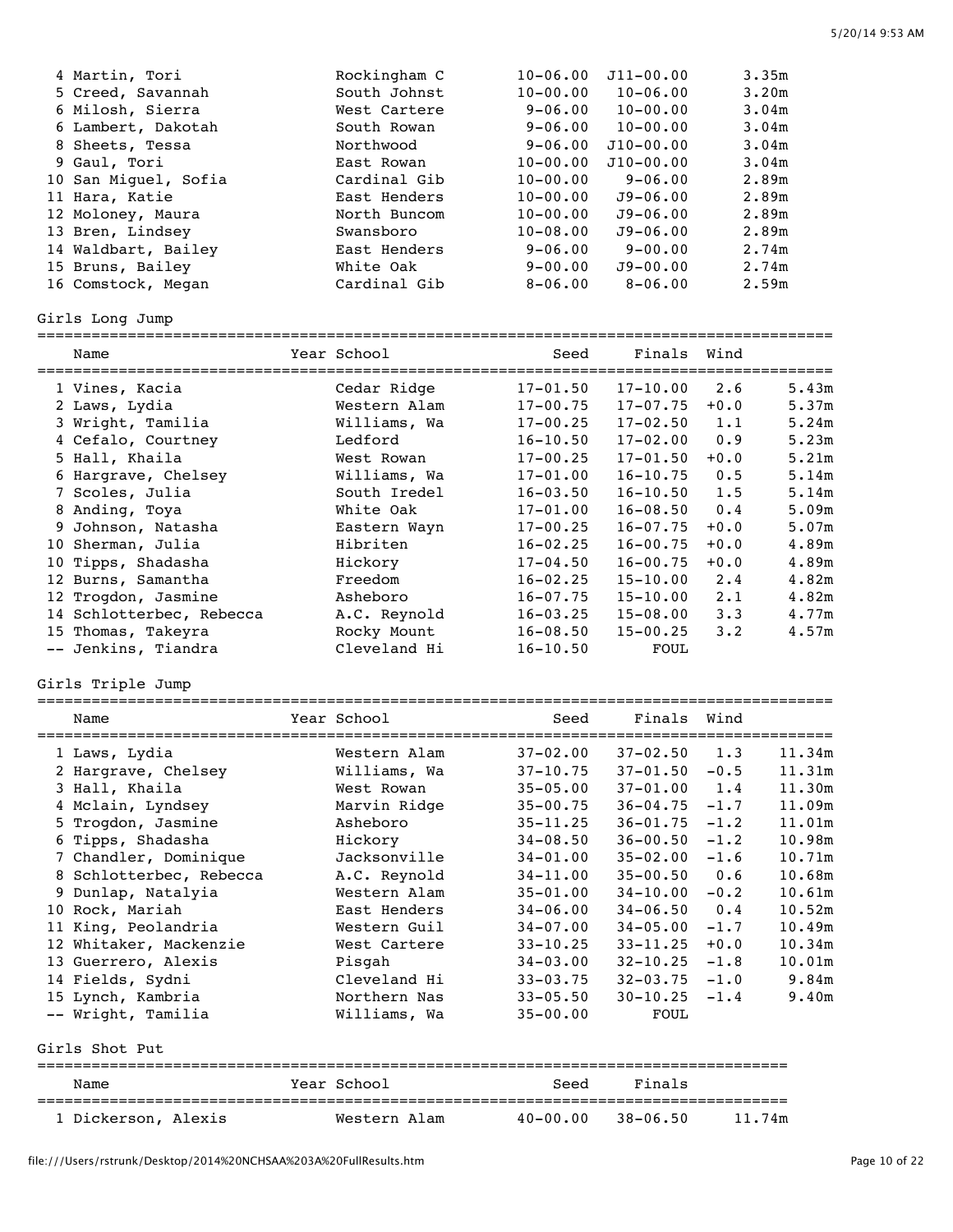| 2 Isham, Joyce<br>3 Gardin, Taylor<br>4 Hall, Samantha<br>5 Kale, Khadijah<br>6 Munoz, Fatima<br>7 Nolan, Cassidy<br>8 Manley, Allison<br>9 Blue, Eulonda<br>10 Crawford, Emeri<br>11 Centry, Kodi<br>12 Obuseh, Ngozi Frances<br>13 Everett, Deja<br>14 Dudman, Brittany<br>15 Terry, Mia<br>16 Gentry, Briona                                    | White Oak<br>Freedom<br>West Craven<br>Southern Nas<br>Swansboro<br>Western Guil<br>West Rowan<br>Union Pines<br>Ashbrook<br>McMichael, D<br>Marvin Ridge<br>Western Guil<br>A.C. Reynold<br>Webb, J. F.<br>Pisgah                                                                       | $35 - 04.00$<br>$35 - 08.50$<br>$34 - 03.00$<br>$35 - 01.00$<br>$35 - 06.00$<br>$37 - 10.50$<br>$31 - 10.50$<br>$32 - 07.50$<br>$32 - 03.75$<br>$30 - 10.50$<br>$31 - 07.75$<br>$31 - 06.00$<br>$30 - 02.75$<br>$31 - 08.50$<br>$30 - 05.25$ | $38 - 00.00$<br>$35 - 05.50$<br>$35 - 02.00$<br>$34 - 09.75$<br>$34 - 08.00$<br>$33 - 11.00$<br>$33 - 06.50$<br>$32 - 09.50$<br>$J32 - 09.50$<br>$32 - 04.50$<br>$32 - 01.50$<br>$31 - 02.75$<br>$30 - 08.50$<br>$28 - 05.50$<br>$28 - 00.00$ | 11.58m<br>10.80m<br>10.71m<br>10.61m<br>10.56m<br>10.33m<br>10.22m<br>9.99m<br>9.99m<br>9.86m<br>9.79m<br>9.51m<br>9.35m<br>8.67m<br>8.53m                      |
|----------------------------------------------------------------------------------------------------------------------------------------------------------------------------------------------------------------------------------------------------------------------------------------------------------------------------------------------------|------------------------------------------------------------------------------------------------------------------------------------------------------------------------------------------------------------------------------------------------------------------------------------------|----------------------------------------------------------------------------------------------------------------------------------------------------------------------------------------------------------------------------------------------|-----------------------------------------------------------------------------------------------------------------------------------------------------------------------------------------------------------------------------------------------|-----------------------------------------------------------------------------------------------------------------------------------------------------------------|
| Girls Shot Put Wheelchair                                                                                                                                                                                                                                                                                                                          |                                                                                                                                                                                                                                                                                          |                                                                                                                                                                                                                                              |                                                                                                                                                                                                                                               |                                                                                                                                                                 |
| Name                                                                                                                                                                                                                                                                                                                                               | Year School                                                                                                                                                                                                                                                                              | Seed                                                                                                                                                                                                                                         | Finals                                                                                                                                                                                                                                        |                                                                                                                                                                 |
| 1 Kirk, Taylor                                                                                                                                                                                                                                                                                                                                     | East Rowan                                                                                                                                                                                                                                                                               | $8 - 06.50$                                                                                                                                                                                                                                  | $9 - 02.00$                                                                                                                                                                                                                                   | 2.79m                                                                                                                                                           |
| Girls Discus Throw                                                                                                                                                                                                                                                                                                                                 |                                                                                                                                                                                                                                                                                          |                                                                                                                                                                                                                                              |                                                                                                                                                                                                                                               |                                                                                                                                                                 |
| Name                                                                                                                                                                                                                                                                                                                                               | Year School                                                                                                                                                                                                                                                                              | Seed                                                                                                                                                                                                                                         | Finals                                                                                                                                                                                                                                        |                                                                                                                                                                 |
| 1 Dickerson, Alexis<br>2 Bland, Tiara<br>3 Munoz, Fatima<br>4 Dawson, Ania<br>5 Baldwin, Madison<br>6 Jones, Nakeisha<br>7 Friel, Victoria<br>8 Dudman, Brittany<br>9 Lowe, Jocelyn<br>10 Terry, Mia<br>11 High, Asia<br>12 Everett, Deja<br>13 Mcleod, Kayla<br>14 Sanchez, Dee<br>14 Jackson, Tassa<br>Boys 100 Meter Dash<br>8 Advance:<br>Name | Western Alam<br>Southern Lee<br>Swansboro<br>Southern Gui<br>A.C. Reynold<br>Hunt High Sc<br>Northwest Cabarr<br>A.C. Reynold<br>East Rowan<br>Webb, J. F.<br>Southern Nas<br>Western Guil<br>Douglas Byrd<br>Pisgah<br>Hickory<br>Top 2 Each Heat plus Next 4 Best Times<br>Year School | $117 - 10$<br>$114 - 06$<br>$102 - 08$<br>$97 - 03$<br>$109 - 04$<br>$102 - 03$<br>$103 - 06$<br>$102 - 06$<br>$94 - 06$<br>$96 - 07$<br>$101 - 02$<br>$93 - 09$<br>$93 - 03$<br>$93 - 08$<br>$100 - 08$<br>Seed                             | $113 - 02$<br>$113 - 01$<br>$104 - 11$<br>$103 - 09$<br>$103 - 02$<br>$101 - 03$<br>$100 - 03$<br>$99 - 06$<br>$94 - 09$<br>$91 - 04$<br>$90 - 03$<br>$85 - 08$<br>$84 - 10$<br>$81 - 10$<br>$81 - 10$<br>Prelims                             | 34.49m<br>34.46m<br>31.97m<br>31.62m<br>31.44m<br>30.86m<br>30.55m<br>30.32m<br>28.87m<br>27.83m<br>27.50m<br>26.11m<br>25.85m<br>24.94m<br>24.94m<br>Wind $H#$ |
| Preliminaries<br>1 Caldwell, Brenden<br>2 Siders, Tyshawn<br>3 Daniel, Jahmaal<br>4 Cameron, William<br>5 Gardin, Khris<br>6 Siders, Vincent<br>7 Lotharp, Kadarius<br>8 Morrison, Tyrek<br>9 Bullock, Tyrrick<br>10 Dawkins, Josh<br>11 Little, Josh<br>12 Jones, Michael<br>13 Wright, Dexter                                                    | Freedom<br>Jacksonville<br>Terry Sanfor<br>Southern Durham<br>Freedom<br>Jacksonville<br>Sun Valley<br>Statesville<br>Northern Van<br>Forestview<br>East Rowan<br>Southern Gui<br>Hunt High Sc                                                                                           | 10.85<br>11.00<br>10.48<br>10.69<br>11.00<br>11.37<br>11.21<br>11.23<br>10.85<br>11.16<br>11.27<br>11.19<br>11.44                                                                                                                            | $10.79Q - 0.2$<br>$10.91Q - 1.0$<br>$10.80Q - 0.2$<br>$11.110 - 1.0$<br>$11.11q - 1.0$<br>$11.15q - 0.2$<br>$11.20q - 1.0$<br>$11.25q - 0.2$<br>11.33<br>11.37<br>11.43<br>11.50<br>11.62                                                     | 2<br>1<br>2<br>11.105<br>1<br>11.108<br>1<br>2<br>1<br>2<br>$-1.0$<br>1<br>$-0.2$<br>2<br>2<br>$-0.2$<br>$-1.0$<br>1<br>$-1.0$<br>1                             |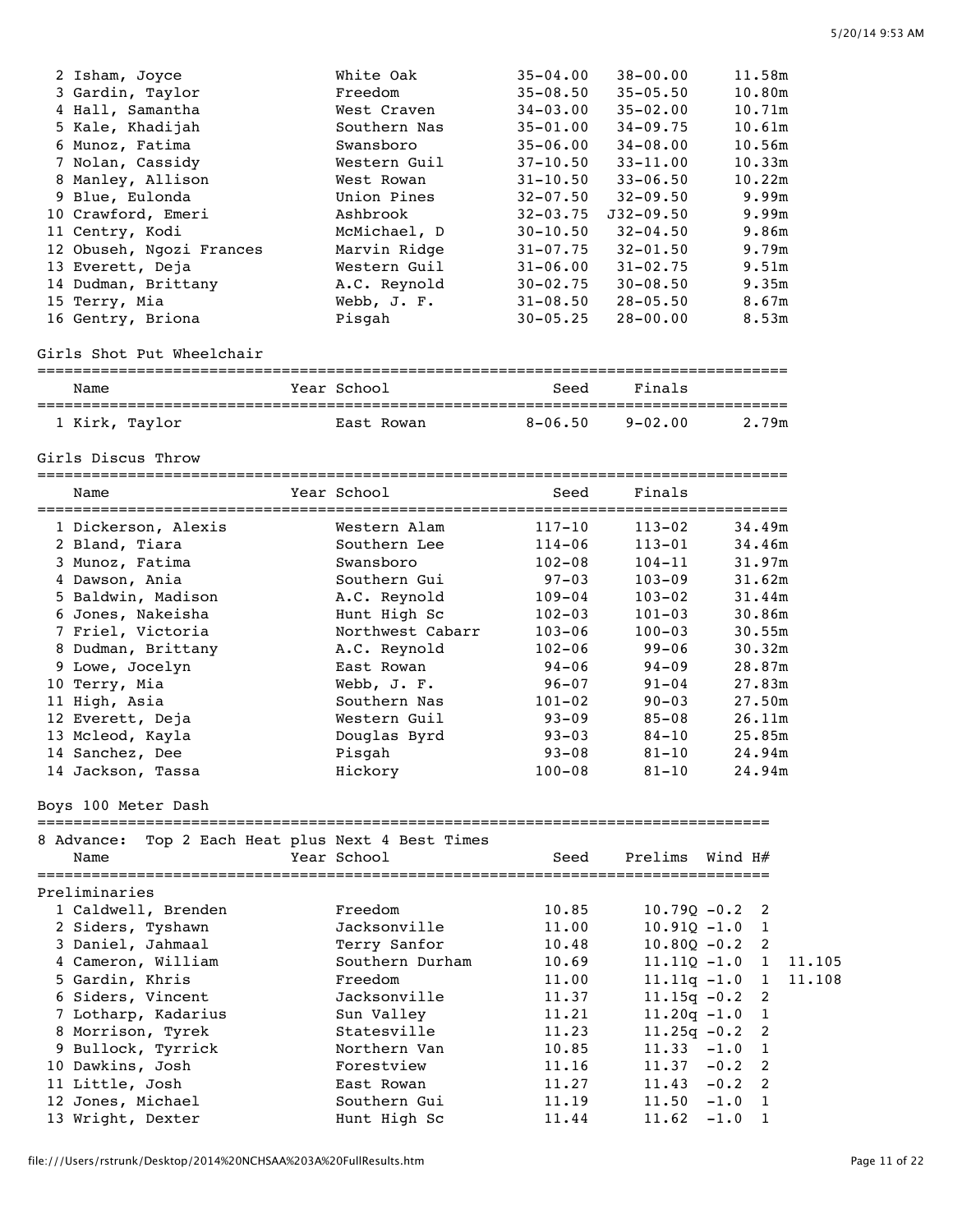| Boys 100 Meter Dash                                |                                  |                                     |                   |                |                |
|----------------------------------------------------|----------------------------------|-------------------------------------|-------------------|----------------|----------------|
| ================<br>Name                           | Year School                      | Prelims                             | Finals            | Wind           |                |
| Finals                                             |                                  |                                     |                   |                |                |
| 1 Daniel, Jahmaal                                  | Terry Sanfor                     | 10.80                               | 10.62             | $+0.0$         |                |
| 2 Siders, Tyshawn                                  | Jacksonville                     | 10.91                               | 10.67             | $+0.0$         |                |
| 3 Lotharp, Kadarius                                | Sun Valley                       | 11.20                               | 10.94             | $+0.0$         | 10.939         |
| 4 Gardin, Khris                                    | Freedom                          | 11.11                               | 10.94             | $+0.0$         | 10.940         |
| 5 Cameron, William                                 | Southern Durham                  | 11.11                               | 10.98             | $+0.0$         |                |
| 6 Caldwell, Brenden                                | Freedom                          | 10.79                               | $11.03 + 0.0$     |                |                |
| 7 Morrison, Tyrek                                  | Statesville                      | 11.25                               | $11.08 + 0.0$     |                |                |
| 8 Siders, Vincent                                  | Jacksonville                     | 11.15                               | 11.14             | $+0.0$         |                |
| Boys 200 Meter Dash                                |                                  |                                     |                   |                |                |
| Name                                               | Year School                      | Seed                                | Finals            | Wind H#        |                |
| 1 Daniel, Jahmaal                                  | Terry Sanfor                     | 21.68                               | $22.02 -1.0$      |                | 2              |
| 2 Caldwell, Brenden                                | Freedom                          | 22.49                               | $22.35 -1.0$      |                | 2              |
| 3 McGill, DeAndre                                  | Northeast Gu                     | 22.28                               | $22.42 - 1.0$     |                | 2              |
| 4 Gardin, Khris                                    | Freedom                          | 22.60                               | 22.55             | 0.5            | 1              |
| 5 McGill, LeAndre                                  | Northeast Gu                     | 22.15                               | $22.58 - 1.0$     |                | 2              |
| 6 Lotharp, Kadarius                                | Sun Valley                       | 22.41                               | 22.61             | $-1.0$         | 2              |
| 7 Dooley, Armon                                    | Northwest Cabarr                 | 22.16                               | 22.66             | $-1.0$         | $\overline{2}$ |
| 8 Jones, Michael                                   | Southern Gui                     | 22.68                               | 22.89             | 0.5            | 1              |
| 9 Dudley, Jason                                    | West Cartere                     | 23.43                               | 22.90             | 0.5            | 1              |
| 10 Siders, Vincent                                 | Jacksonville                     | 23.47                               | 23.21             | 0.5            | 1              |
| 11 Tyson, Noah                                     | Asheville                        | 22.78                               | 23.26             | 0.5            | 1              |
| 12 Ellis, Berry                                    | Aycock, Char                     | 24.10                               | 23.56             | 0.5            | 1              |
| 13 Funderburk, Albert<br>14 Boneque, Robby         | Sun Valley<br>A.C. Reynold       | 22.71<br>22.52                      | 23.85<br>23.91    | 0.5<br>$-1.0$  | 1<br>2         |
| Boys 400 Meter Dash                                |                                  |                                     |                   |                |                |
| ==========================<br>Name                 | =================<br>Year School | ===========================<br>Seed | Finals            | H#             |                |
|                                                    |                                  |                                     |                   |                |                |
| 1 Robbins, Ty Jaye                                 | Piedmont                         | 48.13                               | 47.49             | 2              |                |
| 2 Sweezer, Saadiq                                  | Eastern Alam                     | 49.70                               | 48.96             | 2              |                |
| 3 McGill, DeAndre                                  | Northeast Gu                     | 49.80                               | 49.14             | $\overline{2}$ |                |
| 4 McGill, LeAndre                                  | Northeast Gu                     | 49.76                               | 49.76             | 2              |                |
| 5 Dudley, Jason                                    | West Cartere                     | 49.03                               | 50.11             | 2              |                |
| 6 huffman, carter                                  | Southwestern                     | 50.80                               | 50.47             | 1              |                |
| 7 Woods, Elijah                                    | West Cartere                     | 50.56<br>50.00                      | 50.80<br>50.88    | 1<br>2         |                |
| 8 Fernandez, Brian<br>9 Mason, Maurice             | Pisgah<br>Morehead               | 50.28                               | 51.01             | 1              |                |
| 10 Blackwell, TyQwon                               | South Iredel                     | 51.38                               | 51.33             | 1              |                |
| 11 Thompson, Corey                                 | East Gaston                      | 49.90                               | 51.90             | 2              |                |
| 12 Brown, Mitch                                    | Patton                           | 51.68                               | 52.71             | 1              |                |
| 13 Crawford, Mavren                                | Rocky Mount                      | 50.06                               | 53.02             | 2              |                |
| 14 Hernandez, Austin                               | Concord                          | 51.63                               | 53.77             | 1              |                |
| 15 Brooks, Nykeem                                  | East Henders                     | 50.82                               | 57.65             | 1              |                |
| -- Hamilton, Romello                               | Eastern Wayn                     | 50.66                               | FS                | 1              |                |
| Boys 800 Meter Run                                 |                                  |                                     |                   |                |                |
| Name                                               | Year School                      | Seed                                | Finals            |                |                |
| =================================<br>1 Knight, Jon | Northern Gui                     | ==========<br>=====<br>1:55.99      | ======<br>1:52.30 |                |                |

-- White, Kendell **White Oak** 11.34 DNF -1.0 1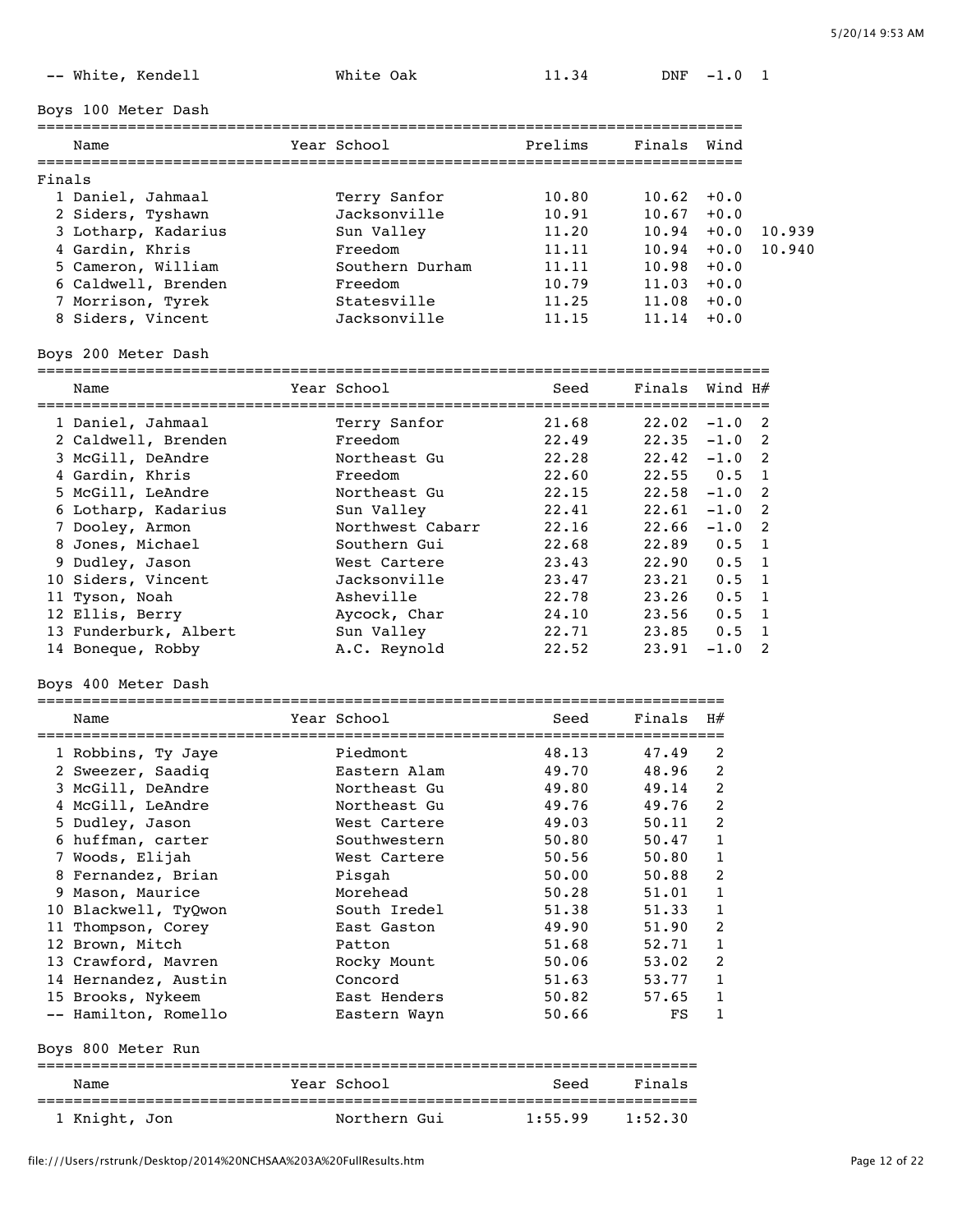| 55.595 (55.595) 1:52.296 (56.701)                        |                                                                        |                     |         |
|----------------------------------------------------------|------------------------------------------------------------------------|---------------------|---------|
| 2 Hall, Philip                                           | Terry Sanfor 1:53.83 1:52.35                                           |                     |         |
| rerry sant:<br>11.52.347 (57.245) 55.102 (55.102) 57.245 |                                                                        |                     |         |
| 3 Crowell, Andrew                                        | <b>Enka</b>                                                            | 1:57.15             | 1:54.93 |
| 55.450 (55.450) 1:54.926 (59.476)                        |                                                                        |                     |         |
|                                                          | 4 Duchateau, Chris Cuthbertson                                         | $2:00.79$ 1:56.34   |         |
|                                                          | 55.785 (55.785) 1:56.335 (1:00.550)                                    |                     |         |
|                                                          | 5 Alspaugh, Clay<br>57.348 (57.348) 1:57.195 (59.847) 1:59.15 1:57.20  |                     |         |
|                                                          |                                                                        |                     |         |
|                                                          | 6 Wilson, Dorrian<br>Ashbrook 1:58.96 1:57.49                          |                     |         |
|                                                          | 56.131 (56.131) 1:57.484 (1:01.353)                                    |                     |         |
|                                                          | 7 McCloud, Paul 1:59.90 1:58.56<br>57.161 (57.161) 1:58.554 (1:01.393) |                     |         |
|                                                          |                                                                        |                     |         |
| 8 Hanley, Noah                                           | Cedar Ridge 1:59.78                                                    |                     | 1:58.61 |
|                                                          | 59.451 (59.451) 1:58.610 (59.160)                                      |                     |         |
| 9 Fea, Andrew                                            | North Lincol 2:00.41 1:59.11                                           |                     |         |
|                                                          | 58.594 (58.594) 1:59.109 (1:00.515)                                    |                     |         |
| 10 Blizzard, Jake                                        | Marvin Ridge 2:01.42                                                   |                     | 1:59.77 |
|                                                          | 58.111 (58.111) 1:59.765 (1:01.655)                                    |                     |         |
| 11 Futia, Nicholas                                       | Marvin Ridge 2:01.30 2:00.44                                           |                     |         |
|                                                          | 57.957 (57.957) 2:00.438 (1:02.482)                                    |                     |         |
| 12 Eichorn, Thomas                                       | South Brunsw                                                           | $2:03.51$ $2:01.48$ |         |
|                                                          | 58.439 (58.439) 2:01.475 (1:03.037)                                    |                     |         |
| 13 Hudson, Brandon                                       | Western Harn 2:03.01                                                   |                     | 2:02.26 |
| 58.698 (58.698)                                          | 2:02.254 (1:03.557)                                                    |                     |         |
| 14 Cline, Braxton                                        | Hibriten                                                               | $1:59.56$ $2:03.00$ |         |
|                                                          | 59.091 (59.091) 2:02.995 (1:03.905)                                    |                     |         |
| 15 Blumenberg, Austin                                    | Cleveland Hi 2:04.31                                                   |                     | 2:07.20 |
|                                                          | 58.350 (58.350) 2:07.194 (1:08.845)                                    |                     |         |
| 16 Rasscoe, Kevon                                        | Richlands 2:02.64 2:10.22                                              |                     |         |
|                                                          | 57.069 (57.069) 2:10.220 (1:13.151)                                    |                     |         |

Boys 1600 Meter Run

| Name                    | Year School and Seed Finals                                   |                                                                                                                |
|-------------------------|---------------------------------------------------------------|----------------------------------------------------------------------------------------------------------------|
|                         |                                                               | $1:08.254$ (1:08.254) 2:13.951 (1:05.697) 3:17.917 (1:03.967)                                                  |
| 4:16.108(58.191)        |                                                               |                                                                                                                |
|                         |                                                               |                                                                                                                |
| 4:19.944(1:01.520)      |                                                               | 2 Baldwin, Tanis 6 East Henders 4:27.07 4:19.95<br>1:08.289 (1:08.289) 2:14.039 (1:05.750) 3:18.424 (1:04.386) |
| 3 Fea, Andrew           | North Lincol 4:25.16 4:20.51                                  |                                                                                                                |
| 4:20.508(1:01.428)      |                                                               | $1:08.668$ (1:08.668) $2:14.287$ (1:05.619) $3:19.080$ (1:04.794)                                              |
| 4 Gonzalez, Jacob       | South Johnst 4:31.20 4:25.68                                  |                                                                                                                |
| 4:25.678 (1:06.988)     |                                                               | 1:08.400 (1:08.400) 2:13.240 (1:04.840) 3:18.690 (1:05.450)                                                    |
|                         | 5 Gilreath, Gil Morthwest Cabarr 4:27.43 4:26.17              |                                                                                                                |
| 4:26.165(1:04.860)      |                                                               | $1:08.709$ (1:08.709) $2:14.568$ (1:05.859) $3:21.305$ (1:06.737)                                              |
| 6 Resor, Mitchell       | Weddington H 4:30.73 4:27.37                                  |                                                                                                                |
| $4:27.369$ $(1:04.979)$ |                                                               | $1:08.834$ (1:08.834) $2:14.773$ (1:05.939) $3:22.390$ (1:07.617)                                              |
|                         | 7 Shore, Noah             Asheville         4:32.08   4:28.22 |                                                                                                                |
| 4:28.220(1:06.543)      |                                                               | $1:09.108$ (1:09.108) $2:15.124$ (1:06.016) $3:21.678$ (1:06.554)                                              |
|                         | 8 Wesson, Zach         North Lincol       4:31.97     4:28.39 |                                                                                                                |
| $4:28.383$ $(1:05.815)$ |                                                               | $1:09.311$ $(1:09.311)$ $2:15.627$ $(1:06.316)$ $3:22.569$ $(1:06.942)$                                        |
| 9 Roeber, Drew          | Chapel Hill 4:34.65 4:29.48                                   |                                                                                                                |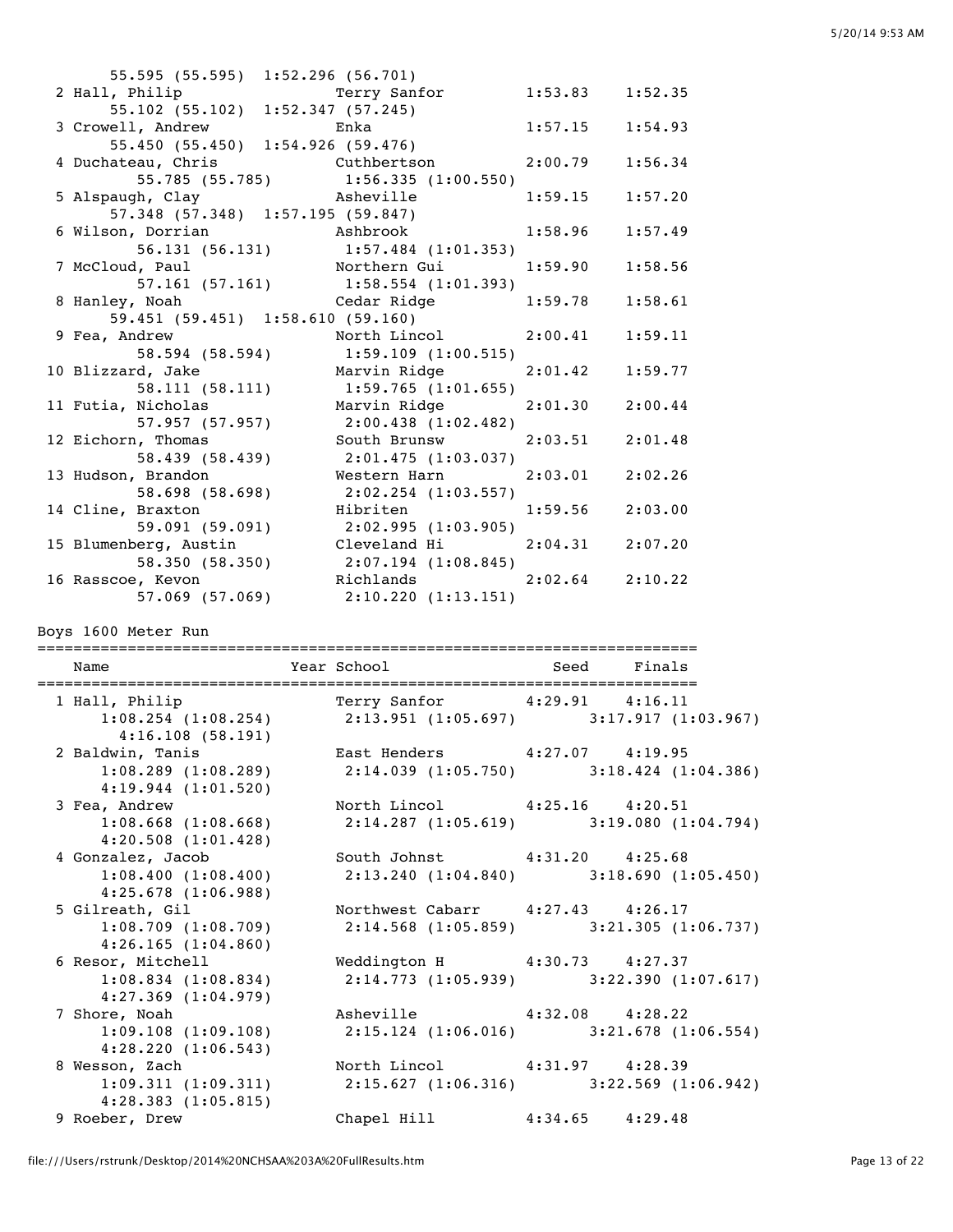1:09.356 (1:09.356) 2:15.427 (1:06.071) 3:22.074 (1:06.647) 4:29.478 (1:07.405) 10 Leppi, Travis 10 North Buncom 4:33.41 4:31.36 1:09.557 (1:09.557) 2:16.853 (1:07.296) 3:25.823 (1:08.971) 4:31.352 (1:05.529) 11 Calvelo, Matthew Western Harn 4:37.07 4:37.28<br>1:07.167 (1:07.167) 2:15.350 (1:08.184) 3:27.068 (1 1:07.167 (1:07.167) 2:15.350 (1:08.184) 3:27.068 (1:11.718) 4:37.277 (1:10.209) 12 McCalip, Jacob Eastern Alam 4:41.18 4:37.39 1:08.863 (1:08.863) 2:15.371 (1:06.508) 3:25.107 (1:09.737) 4:37.382 (1:12.275) 13 Nagy, Cody (1:09.063) Cardinal Gib 4:37.81 4:37.69<br>1:09.063 (1:09.063) 2:15.851 (1:06.788) 3:26.540 (1 1:09.063 (1:09.063) 2:15.851 (1:06.788) 3:26.540 (1:10.689) 4:37.689 (1:11.149) 14 Buhr, Patrick Jacksonville 4:36.77 4:37.94 1:08.552 (1:08.552) 2:15.030 (1:06.478) 3:24.920 (1:09.891) 4:37.939 (1:13.019) 15 Futrell, Darius Richlands 4:35.94 4:56.06 1:08.591 (1:08.591) 2:17.188 (1:08.597) 3:33.560 (1:16.372)  $4:56.056$  (1:22.497) -- Crowell, Andrew Enka 4:33.99 DNF

Boys 3200 Meter Run

========================================================================= Name Year School Seed Finals ========================================================================= 1 Baldwin, Tanis East Henders 10:02.13 9:26.31 1:10.037 (1:10.037) 2:22.212 (1:12.175) 3:35.876 (1:13.665) 4:49.111 (1:13.236) 5:59.419 (1:10.308) 7:12.860 (1:13.441) 8:23.530 (1:10.670) 9:26.301 (1:02.772) 2 Shannon, Ryan North Lincol 9:30.09 9:26.58 1:10.164 (1:10.164) 2:22.436 (1:12.272) 3:36.084 (1:13.649) 4:49.211 (1:13.128) 5:59.388 (1:10.177) 7:13.112 (1:13.724) 8:23.706 (1:10.594) 9:26.571 (1:02.866) 3 Hall, Philip Terry Sanfor 9:58.25 9:37.01 1:11.827 (1:11.827) 2:23.773 (1:11.947) 3:37.539 (1:13.766) 4:49.500 (1:11.962) 6:00.000 (1:10.500) 7:13.854 (1:13.854) 8:26.129 (1:12.276) 9:37.002 (1:10.873) 4 Gilreath, Gil Northwest Cabarr 9:52.76 9:43.59 1:10.922 (1:10.922) 2:22.729 (1:11.808) 3:36.317 (1:13.588) 4:50.101 (1:13.785) 6:02.492 (1:12.391) 7:19.161 (1:16.669) 8:34.715 (1:15.554) 9:43.589 (1:08.875) 5 Hobbs, Ryan Weddington H 9:44.69 9:46.06 1:10.766 (1:10.766) 2:22.859 (1:12.094) 3:36.460 (1:13.601) 4:49.845 (1:13.386) 6:02.824 (1:12.979) 7:20.130 (1:17.307) 8:36.678 (1:16.548) 9:46.059 (1:09.382) 6 Klimek, Jt Cardinal Gib 10:04.00 9:46.98 1:10.832 (1:10.832) 2:23.052 (1:12.221) 3:36.963 (1:13.911) 4:50.992 (1:14.030) 6:05.693 (1:14.702) 7:22.028 (1:16.335) 8:37.994 (1:15.966) 9:46.978 (1:08.985) 7 Gilbert, Hunter Western Alam 10:05.78 9:49.55 1:12.071 (1:12.071) 2:23.439 (1:11.369) 3:36.727 (1:13.288) 4:50.404 (1:13.678) 6:03.915 (1:13.511) 7:19.805 (1:15.891) 8:35.487 (1:15.682) 9:49.541 (1:14.054) 8 Calvelo, Matthew Western Harn 10:05.60 9:51.13 1:10.997 (1:10.997) 2:23.423 (1:12.427) 3:37.813 (1:14.390) 4:53.251 (1:15.438) 6:10.261 (1:17.011) 7:27.228 (1:16.967) 8:44.186 (1:16.958) 9:51.129 (1:06.944) 9 Meade, Nathaniel Fred T. Foar 10:06.56 9:56.98 1:12.417 (1:12.417) 2:24.451 (1:12.034) 3:38.834 (1:14.384) 4:54.289 (1:15.455) 6:10.877 (1:16.588) 7:27.580 (1:16.703)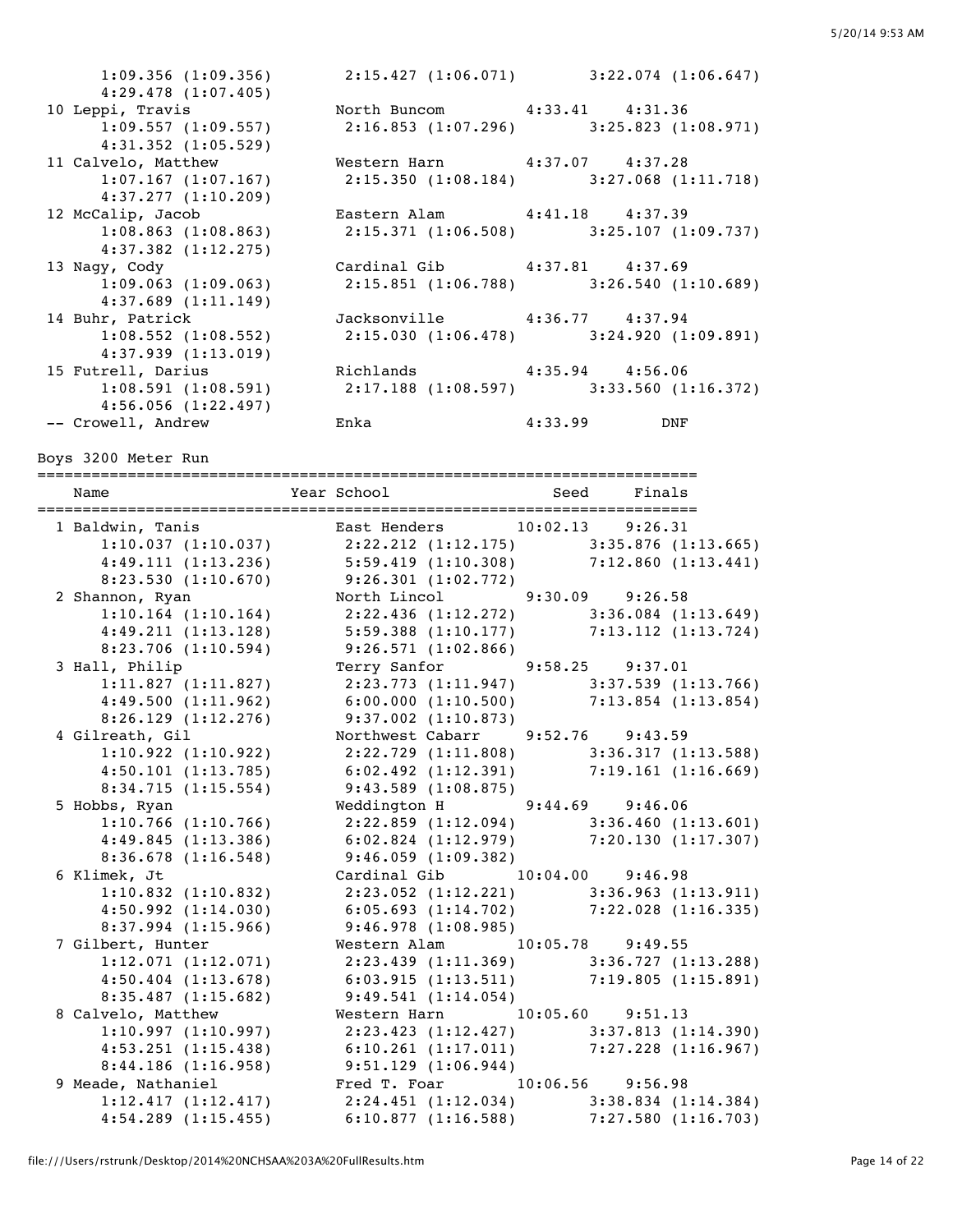|        | 8:44.472 (1:16.892)                               | 9:56.976 (1:12.505)                                                                |         |                   |             |                |        |
|--------|---------------------------------------------------|------------------------------------------------------------------------------------|---------|-------------------|-------------|----------------|--------|
|        | 10 Carr, Michael                                  | West Cartere 10:09.70 9:57.69                                                      |         |                   |             |                |        |
|        | 1:10.525(1:10.525)                                | $2:23.120$ (1:12.596) $3:37.228$ (1:14.108)                                        |         |                   |             |                |        |
|        | 4:51.630(1:14.403)                                | $6:07.881$ (1:16.251) $7:26.492$ (1:18.612)                                        |         |                   |             |                |        |
|        | 8:45.908(1:19.416)                                | 9:57.681(1:11.774)                                                                 |         |                   |             |                |        |
|        | 11 Lane, Connor                                   | Cardinal Gib 10:03.66 9:57.75                                                      |         |                   |             |                |        |
|        | 1:11.036(1:11.036)                                | $2:23.417$ (1:12.382) 3:38.178 (1:14.761)                                          |         |                   |             |                |        |
|        | 4:54.794(1:16.617)                                | $6:10.099$ $(1:15.306)$ $7:26.972$ $(1:16.873)$                                    |         |                   |             |                |        |
|        | 8:44.127(1:17.155)                                | 9:57.747(1:13.621)                                                                 |         |                   |             |                |        |
|        | 12 Soule, Paul                                    | North Buncom 10:07.48 10:02.20                                                     |         |                   |             |                |        |
|        | 1:12.407(1:12.407)                                | 2:24.280 (1:11.873) 3:38.414 (1:14.135)                                            |         |                   |             |                |        |
|        | $4:53.424$ $(1:15.010)$                           | 6:10.727 (1:17.304) 7:28.910 (1:18.183)                                            |         |                   |             |                |        |
|        | 8:49.025(1:20.116)                                | 10:02.199(1:13.175)                                                                |         |                   |             |                |        |
|        | 13 Whitehead, Stephen                             | Northern Nas 10:15.10 10:13.66                                                     |         |                   |             |                |        |
|        | 1:11.509(1:11.509)                                | $2:24.086$ (1:12.578) 3:38.689 (1:14.604)                                          |         |                   |             |                |        |
|        | 4:54.109(1:15.421)                                | $6:12.326$ (1:18.217) $7:32.911$ (1:20.586)                                        |         |                   |             |                |        |
|        | 8:54.669 (1:21.758)                               | 10:13.655(1:18.987)                                                                |         |                   |             |                |        |
|        | 14 Rand, Aaron                                    | Richlands 10:11.40 10:37.01                                                        |         |                   |             |                |        |
|        | $1:12.082$ $(1:12.082)$                           | 2:24.491 (1:12.410) 3:39.187 (1:14.697)<br>6:18.972 (1:23.011) 7:47.582 (1:28.611) |         |                   |             |                |        |
|        | 4:55.961(1:16.774)                                |                                                                                    |         |                   |             |                |        |
|        | 9:12.398(1:24.816)                                | 10:37.007(1:24.610)                                                                |         |                   |             |                |        |
|        | -- Shore, Noah                                    | Asheville 10:04.44                                                                 |         | DNF               |             |                |        |
|        | 1:12.628(1:12.628)                                | $2:24.065$ (1:11.437) 3:37.840 (1:13.775)                                          |         |                   |             |                |        |
|        | Boys 110 Meter Hurdles                            |                                                                                    |         |                   |             |                |        |
|        |                                                   |                                                                                    |         |                   |             |                |        |
|        | 8 Advance: Top 2 Each Heat plus Next 4 Best Times |                                                                                    |         |                   |             |                |        |
|        | Name                                              | Year School                                                                        | Seed    | Prelims Wind $H#$ |             |                |        |
|        |                                                   |                                                                                    |         |                   |             |                |        |
|        |                                                   |                                                                                    |         |                   |             |                |        |
|        | Preliminaries                                     |                                                                                    |         |                   |             |                |        |
|        | 1 Silver, Damian                                  | Nash Central                                                                       | 14.70   | $14.64Q - 0.8$ 2  |             |                |        |
|        | 2 Spear, Andrew                                   | West Cartere                                                                       | 15.34   | 15.00Q 1.1        |             | 1              |        |
|        | 3 Wright, Evan                                    | Marvin Ridge                                                                       | 14.98   | $15.06Q$ $1.1$    |             | 1              |        |
|        | 4 Thompson, Corey                                 | East Gaston                                                                        | 14.99   | $15.14Q - 0.8$ 2  |             |                |        |
|        | 5 Torrence, Raykwon                               | West Rowan                                                                         | 15.24   | $15.09q$ 1.1 1    |             |                | 15.081 |
|        | 6 McFadden, Keshon                                | Forestview                                                                         | 14.91   | $15.09q$ 1.1 1    |             |                | 15.090 |
|        | 7 Blackwell, Chase                                | Northern Gui                                                                       | 15.42   | $15.19q - 0.8$    |             | 2              |        |
|        | 8 Hardy, Gevontae                                 | North Forsyth                                                                      | 15.18   | $15.23q -0.8$     |             | 2              |        |
|        | 9 Karl, Chris                                     | Swansboro                                                                          | 15.30   | $15.31 - 0.8$     |             | 2              |        |
|        | 10 Neuhauser, Aaron                               | A.C. Reynold                                                                       | 15.39   | 15.33             | 1.1         | 1              |        |
|        | 11 Isbell, Joquan                                 | Forestview                                                                         | 15.29   | 15.36             | 1.1         | $\mathbf{1}$   |        |
|        | 12 Carter, Josh                                   | Cleveland Hi                                                                       | 15.54   | 15.50             | $-0.8$      | $\overline{c}$ |        |
|        | 13 Bowers, Tad                                    | East Rowan                                                                         | 15.29   | 15.75             | $-0.8$      | 2              |        |
|        | 14 Mitchell, Monte                                | Orange                                                                             | 16.02   | 16.24             | $-0.8$      | 2              |        |
|        | 15 Jones, Travis                                  | Eastern Alam                                                                       | 15.59   | 16.30             | 1.1         | 1              |        |
|        | 16 Jordon, Thomas                                 | Terry Sanfor                                                                       | 15.80   | 16.32             | $1 \cdot 1$ | 1              |        |
|        |                                                   |                                                                                    |         |                   |             |                |        |
|        | Boys 110 Meter Hurdles                            |                                                                                    |         |                   |             |                |        |
|        |                                                   |                                                                                    |         |                   |             |                |        |
|        | Name                                              | Year School                                                                        | Prelims | Finals Wind       |             |                |        |
| Finals |                                                   |                                                                                    |         |                   |             |                |        |
|        | 1 Silver, Damian                                  | Nash Central                                                                       | 14.64   | 14.28             | 1.1         |                |        |
|        | 2 McFadden, Keshon                                | Forestview                                                                         | 15.09   | 14.73             | 1.1         |                |        |
|        |                                                   | West Cartere                                                                       | 15.00   | 14.79             | 1.1         |                |        |
|        | 3 Spear, Andrew<br>4 Torrence, Raykwon            | West Rowan                                                                         | 15.09   | 14.90             | 1.1         |                |        |
|        |                                                   | Marvin Ridge                                                                       | 15.06   | 14.97             | 1.1         |                |        |
|        | 5 Wright, Evan                                    | Northern Gui                                                                       | 15.19   | 15.07             | 1.1         |                |        |
|        | 6 Blackwell, Chase<br>7 Thompson, Corey           | East Gaston                                                                        | 15.14   | 15.22             | 1.1         |                |        |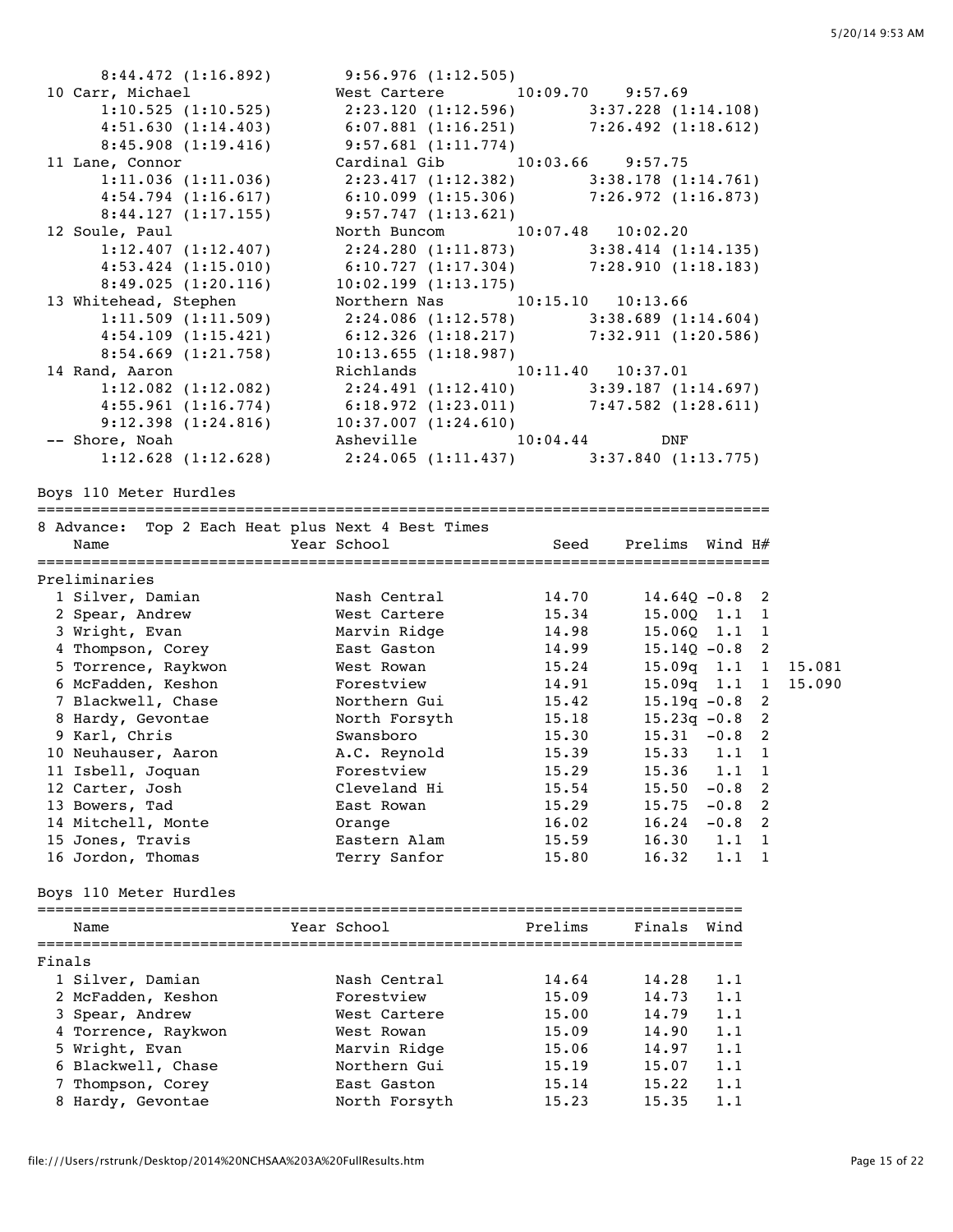Boys 300 Meter Hurdles

| ---------                   |               | ;=================== |        |              |
|-----------------------------|---------------|----------------------|--------|--------------|
| Name                        | Year School   | Seed                 | Finals | H#           |
| 1 Silver, Damian            | Nash Central  | 38.24                | 39.63  | 2            |
| 2 Spear, Andrew             | West Cartere  | 40.54                | 39.70  | 2            |
| 3 Pierre, Jason             | Sun Valley    | 39.99                | 39.81  | 2            |
| 4 Karl, Chris               | Swansboro     | 39.60                | 39.96  | 2            |
| 5 Dixon, Taiquan            | Cleveland Hi  | 39.67                | 39.97  | 2            |
| 6 Smith, Brandon            | Douglas Byrd  | 40.39                | 40.05  | 2            |
| 7 Torrence, Raykwon         | West Rowan    | 40.87                | 40.43  | 1            |
| 8 Hardy, Gevontae           | North Forsyth | 40.07                | 40.78  | 2            |
| 9 Carter, Javien            | Northeast Gu  | 40.31                | 40.82  | 2            |
| 10 Haigler, Ray             | Piedmont      | 40.65                | 41.04  | 1            |
| 11 Neuhauser, Aaron         | A.C. Reynold  | 40.85                | 41.12  | $\mathbf{1}$ |
| 12 Heaton, Tyler            | North Hender  | 40.92                | 41.92  | $\mathbf{1}$ |
| 13 Maynard, Max             | Northern Gui  | 41.63                | 42.49  | $\mathbf{1}$ |
| 14 Ceccato, Christian       | Fred T. Foar  | 42.27                | 42.72  | 1            |
| 15 Dimaio, Joseph           | Union Pines   | 43.06                | 43.16  | 1            |
| 16 Thompson, Corey          | East Gaston   | 43.03                | 44.45  | 1            |
|                             |               |                      |        |              |
| Boys 4x100 Meter Relay      |               |                      |        |              |
| School                      |               | Seed                 | Finals | H#           |
| ==============              |               |                      |        |              |
| 1 Freedom<br>'A'            |               | 42.41                | 41.99  | 2            |
| 1) Emmons, Bj               |               | 2) Gardin, Khris     |        |              |
| 3) Boston, T.C.             |               | 4) Caldwell, Brenden |        |              |
| 2 Jacksonville 'A'          |               | 42.78                | 42.44  | 2            |
| 1) Melton, Tevin            |               | 2) Siders, Vincent   |        |              |
| 3) Boone, Jaicari           |               | 4) Siders, Tyshawn   |        |              |
| 3 White Oak 'A'             |               | 42.85                | 42.68  | 2            |
| 1) Billiot, Austin          |               | 2) Smith, Bobby      |        |              |
| 3) Harris, Elijah           |               | 4) White, Kendell    |        |              |
| 4 Terry Sanford 'A'         |               | 43.49                | 42.86  | 1            |
| 1) Jordon, Thomas           |               | 2) Higgins, Jakwon   |        |              |
| 3) Small, Ontez             |               | 4) Daniel, Jahmaal   |        |              |
| 5 Eastern Wayne<br>' A '    |               | 43.48                | 43.14  | 1            |
| 1) Newsome, Larry           |               | 2) Hamilton, Romello |        |              |
| 3) Vick, Lavoris            |               | 4) Pridgen, Dayshawn |        |              |
| 6 Statesville<br>"A'        |               | 43.04                | 43.20  | 2            |
| 1) Glover, Treylyn          |               | 2) Jordan, Quan'ye   |        |              |
| 3) Ward, Tyree              |               | 4) Morrison, Tyrek   |        |              |
| 7 Asheville 'A'             |               | 44.44                | 43.22  | 1            |
| 1) Folston, Jaylen          |               | 2) Tyson, Noah       |        |              |
| 3) Perez, David             |               | 4) Tyson, Nate       |        |              |
| 8 Northeast Guilford<br>'A' |               | 43.35                | 43.35  | 2            |
| 1) Carter, Jamek            |               | 2) McNeil, Kalen     |        |              |
| 3) Moore, Raekwon           |               | 4) Womack, Marquise  |        |              |
| 9 Eastern Alamance<br>'A'   |               | 43.01                | 43.36  | 2            |
| 1) Woods, Ryan              |               | 2) Sweezer, Saadiq   |        |              |
| 3) Robinson, Lamont         |               | 4) Wilson, Malik     |        |              |
| 10 West Iredell 'A'         |               | 44.12                | 43.74  | 1            |
| 1) Harrison, Preston        |               | 2) Parks, Mark       |        |              |
| 3) Bahr, Tyler              |               | 4) Keaton, Malik     |        |              |
| 11 A.C. Reynolds<br>' A '   |               | 43.55                | 43.75  | 1            |
| 1) Fentzlaff, Stone         |               | 2) Logan, Antonio    |        |              |
| 3) Hill, Sean               |               | 4) Boneque, Robby    |        |              |
| 12 Southern Durham<br>'A'   |               | 42.92                | 43.80  | 2            |
| 1) Brown, Jordon            |               | 2) Trowell, Maurice  |        |              |
| 3) Griffs, Jeremy           |               | 4) Cameron, William  |        |              |

file:///Users/rstrunk/Desktop/2014%20NCHSAA%203A%20FullResults.htm Page 16 of 22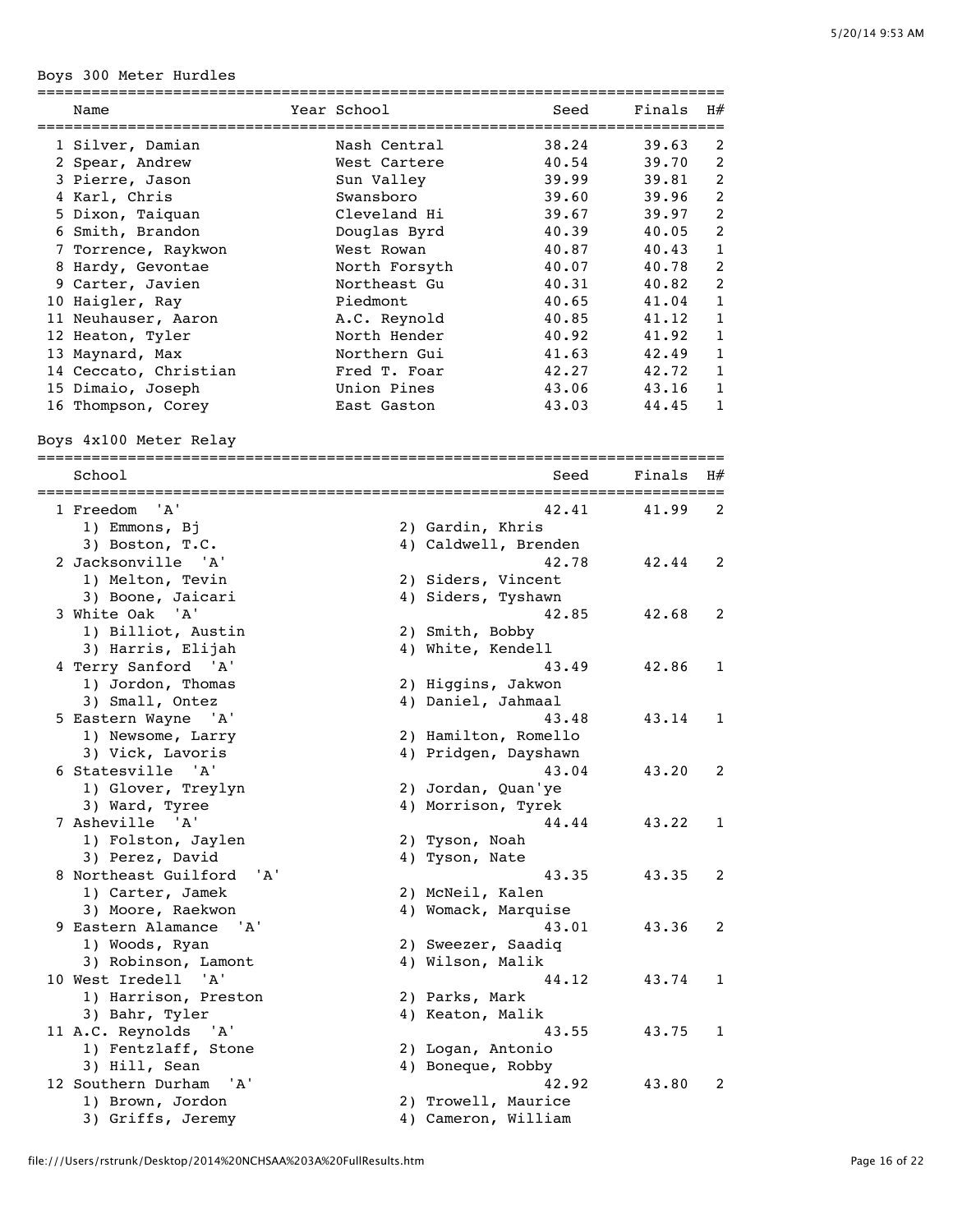| 13 Sun Valley 'A'             | 43.77                | 43.84   |  |
|-------------------------------|----------------------|---------|--|
| 1) Funderburk, Albert         | 2) Ray, London       |         |  |
| 3) Pierre, John               | 4) Lotharp, Kadarius |         |  |
| 14 Weddington High School 'A' | 43.30                | 43.90 2 |  |
| 1) Black, Ryan                | 2) Newman, Lukas     |         |  |
| 3) Czupryna, Aaron            | 4) Altizer, Evan     |         |  |
| 15 Havelock 'A'               | 43.51                | 44.48   |  |
| 1) Woods, Taylor              | 2) Stewart, Jomel    |         |  |
| 3) Scott, Derrell             | 4) Boykin, Matthew   |         |  |
| 16 Ashbrook 'A'               | 44.36                | 45.13   |  |
| 1) Wright, Ishaun             | 2) Ray, JaQuan       |         |  |
| 3) Wilson, Dorrian            | 4) Wright, Issac     |         |  |

============================================================================

Boys 4x200 Meter Relay

| School<br>================                          | Seed                          | Finals<br>======== | H#           |
|-----------------------------------------------------|-------------------------------|--------------------|--------------|
| 1 Northeast Guilford<br>' A '<br>1) McGill, LeAndre | 1:27.72<br>2) Berry, LeDante  | 1:27.42            | 2            |
| 3) Womack, Marquise                                 | 4) McGill, DeAndre            |                    |              |
| 2 Eastern Alamance 'A'                              | 1:28.70                       | 1:28.34            | 2            |
| 1) Robinson, Lamont                                 | 2) Wilson, Malik              |                    |              |
| 3) Woods, Ryan                                      | 4) Sweezer, Saadiq            |                    |              |
| 3 Terry Sanford 'A'                                 | 1:30.31                       | 1:29.75            | 2            |
| 1) McKeithan, Tony                                  | 2) Higgins, Jakwon            |                    |              |
| 3) Small, Ontez                                     | 4) Wicks, William             |                    |              |
| 4 Eastern Wayne 'A'                                 | 1:30.69                       | 1:29.96            | 2            |
| 1) Newsome, Larry                                   | 2) Hamilton, Romello          |                    |              |
| 3) Vick, Lavoris                                    | 4) Pridgen, Dayshawn          |                    |              |
| 5 Statesville 'A'                                   | 1:31.49                       | 1:30.61            | 1            |
| 1) Glover, Treylyn                                  | 2) Jordan, Quan'ye            |                    |              |
| 3) Ward, Tyree                                      | 4) Morrison, Tyrek            |                    |              |
| 6 Havelock 'A'                                      | 1:30.49                       | 1:30.88            | 2            |
| 1) Stewart, Jomel                                   | 2) Woods, Taylor              |                    |              |
| 3) Scott, Derrell<br>7 Nash Central<br>' A '        | 4) Boykin, Matthew<br>1:30.95 | 1:31.18            | 2            |
| 1) Ruffin, D'Jahe                                   | 2) Manning, Nick              |                    |              |
| 3) Eley, Chris                                      | 4) Silver, Damian             |                    |              |
| 8 West Carteret 'A'                                 | 1:32.32                       | 1:31.21            | 1            |
| 1) Woods, Elijah                                    | 2) Thomason, Jesse            |                    |              |
| 3) Spear, Andrew                                    | 4) Dudley, Jason              |                    |              |
| 9 Hickory Ridge 'A'                                 | 1:31.31                       | 1:31.53            | 1            |
| 1) Mullen, Nate                                     | 2) Dupree, Palmer             |                    |              |
| 3) Crawford, Jarel                                  | 4) Hough, Nick                |                    |              |
| 10 Forestview 'A'                                   | 1:31.69                       | 1:31.86            | 1            |
| 1) McFadden, Keshon                                 | 2) Isbell, Joquan             |                    |              |
| 3) Byrd, Davious                                    | 4) Gray, Marquez              |                    |              |
| 11 Weddington High School<br>'A'                    | 1:31.51                       | 1:32.55            | $\mathbf{1}$ |
| 1) Altizer, Evan                                    | 2) Lloyd, Evan                |                    |              |
| 3) Black, Ryan                                      | 4) Newman, Lukas              |                    |              |
| 12 West Henderson 'A'                               | 1:33.14                       | 1:33.59            | 1            |
| 1) Tang, Michael                                    | 2) Chapman, Joe               |                    |              |
| 3) Turner, Elliott                                  | 4) Earwood, Luke              |                    |              |
| 13 Williams, Walter M<br>'A'                        | 1:31.23                       | 1:37.19            | 2            |
| 1) Johnson, Nick                                    | 2) Moore, Elijah              |                    |              |
| 3) Sartin, Cory                                     | 4) Miles, Christian           |                    |              |
| ' A '<br>-- East Rowan                              | 1:30.76                       | DQ                 | 2            |
| 1) Moses, Joshua                                    | 2) Little, Josh               |                    |              |
| 3) Edwards, Calvin                                  | 4) Means, Donte               |                    |              |
|                                                     |                               |                    |              |

Boys 4x400 Meter Relay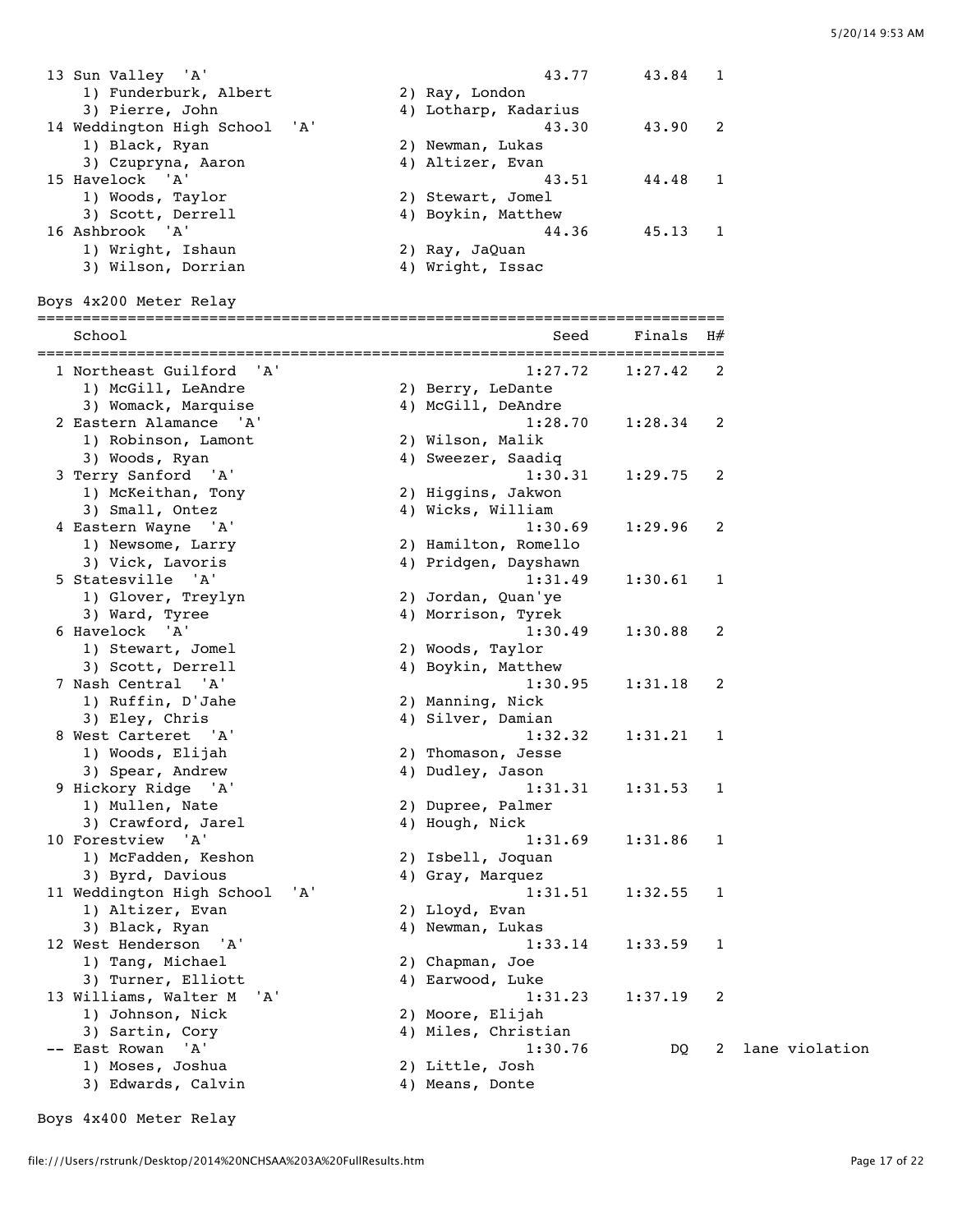| School                                                           | Seed                           | Finals  | H#        |                        |
|------------------------------------------------------------------|--------------------------------|---------|-----------|------------------------|
| 1 Piedmont<br>'A'                                                | 3:26.69                        | 3:24.13 | 2         |                        |
| 1) Haigler, Ray                                                  | 2) Hartis, Justin              |         |           |                        |
| 3) Baynard, William                                              | 4) Robbins, Ty Jaye            |         |           |                        |
| 2 Asheville 'A'                                                  | 3:24.98                        | 3:24.23 | 2         |                        |
| 1) Tyson, Nate                                                   | 2) Folston, Jaylen             |         |           |                        |
| 3) Perez, David                                                  | 4) Allspaugh, William          |         |           |                        |
| 3 Northern Guilford<br>'A'                                       | 3:28.14                        | 3:24.42 | 2         |                        |
| 1) McCloud, Paul                                                 | 2) McLanahan, Kamaran          |         |           |                        |
| 3) Knight, Jon                                                   | 4) Elwood, Michael             |         |           |                        |
| 4 West Carteret 'A'                                              | 3:29.00                        | 3:25.84 | 1         |                        |
| 1) Spear, Andrew                                                 | 2) Schumann, Rowe              |         |           |                        |
| 3) Woods, Elijah                                                 | 4) Dudley, Jason               |         |           |                        |
| 5 Eastern Wayne 'A'                                              | 3:26.00                        | 3:26.44 | 2         |                        |
| 1) Hamilton, Romello                                             | 2) Vick, Lavoris               |         |           |                        |
| 3) Pridgen, Dayshawn                                             | 4) Boudy, Deshawn              |         |           |                        |
| 6 Nash Central 'A'                                               | 3:23.00                        | 3:27.67 | 2         |                        |
| 1) Williams, Lance                                               | 2) Silver, Damian              |         |           |                        |
| 3) Manning, Nick                                                 | 4) Williams, Brian             |         |           |                        |
| 7 Cuthbertson High School<br>'A'                                 | 3:31.59                        | 3:27.90 | 1         |                        |
| 1) Gaymon, Byron                                                 | 2) Levister, Alex              |         |           |                        |
| 3) Nickelson, Garrett                                            | 4) Duchateau, Chris            |         |           |                        |
| 8 Cleveland High School<br>'A'                                   | 3:30.00                        | 3:28.96 | 1         |                        |
| 1) Dixon, Taiquan                                                | 2) Pipes, Noah                 |         |           |                        |
|                                                                  |                                |         |           |                        |
| 3) Blumenberg, Austin                                            | 4) DeLuca, Tyler               |         |           |                        |
| 9 North Forsyth 'A'                                              | 3:29.13                        | 3:29.61 | 1         |                        |
| 1) Gambrell, Brandon                                             | 2) Harmon, Gerrick             |         |           |                        |
| 3) Stowe, Steve                                                  | 4) Hardy, Gevontae             |         |           |                        |
| 10 Marvin Ridge 'A'                                              | 3:28.64                        | 3:29.88 | 2         |                        |
| 1) Futia, Nicholas                                               | 2) Perez, Tony                 |         |           |                        |
| 3) Blizzard, Jake                                                | 4) Evans, Aaron                |         |           |                        |
| 11 West Henderson 'A'                                            | 3:29.61                        | 3:29.91 | 1         |                        |
| 1) Earwood, Luke                                                 | 2) Chapman, Joe                |         |           |                        |
| 3) Galloway, Graham                                              | 4) Tang, Michael               |         |           |                        |
| 12 Morehead 'A'                                                  | 3:31.94                        | 3:32.99 | 1         |                        |
| 1) Kelley, Nathan                                                | 2) Terry, Javion               |         |           |                        |
| 3) Jumper, Jadakiss                                              | 4) Mason, Maurice              |         |           |                        |
| 13 East Henderson 'A'                                            | 3:31.95                        | 3:41.86 | 1         |                        |
| 1) Culbertson, Wesley                                            | 2) Winn, Drew                  |         |           |                        |
| 3) Glynn, Josh                                                   | 4) Brooks, Nykeem              |         |           |                        |
| -- North Buncombe 'A'                                            | 3:27.09                        | DQ      |           | 2 unsportsman like 4th |
| 1) Frisby, Canaan                                                | 2) Leppi, Travis               |         |           |                        |
| 3) Lacorte, Matthew                                              | 4) Myers, Bryce                |         |           |                        |
| -- Northeast Guilford<br>'A'                                     | 3:26.94                        | DQ      | 2         | 2nd leg impeded        |
| 1) Carter, Javien                                                | 2) Berry, LeDante              |         |           |                        |
| 3) McGill, LeAndre                                               | 4) McGill, DeAndre             |         |           |                        |
| -- Terry Sanford 'A'                                             | 3:32.34                        | DQ      | $1 \quad$ | leg 1 lane violation   |
| 1) Kumi, William A.                                              | 2) McCourt, Gordon             |         |           |                        |
| 3) Remigio, Luis                                                 | 4) Wicks, William              |         |           |                        |
|                                                                  |                                |         |           |                        |
| Boys 4x800 Meter Relay<br>====================================== | ============================== |         |           |                        |
| School                                                           | Seed                           | Finals  |           |                        |
| 1 Northern Guilford<br>'A'                                       | 7:56.22                        | 7:59.96 |           |                        |
|                                                                  | 2) Elwood, Michael             |         |           |                        |
| 1) Klopp, Michael                                                |                                |         |           |                        |
|                                                                  |                                |         |           |                        |
| 3) McCloud, Paul<br>2 Richlands<br>'A'                           | 4) Knight, Jon<br>8:06.04      | 8:02.46 |           |                        |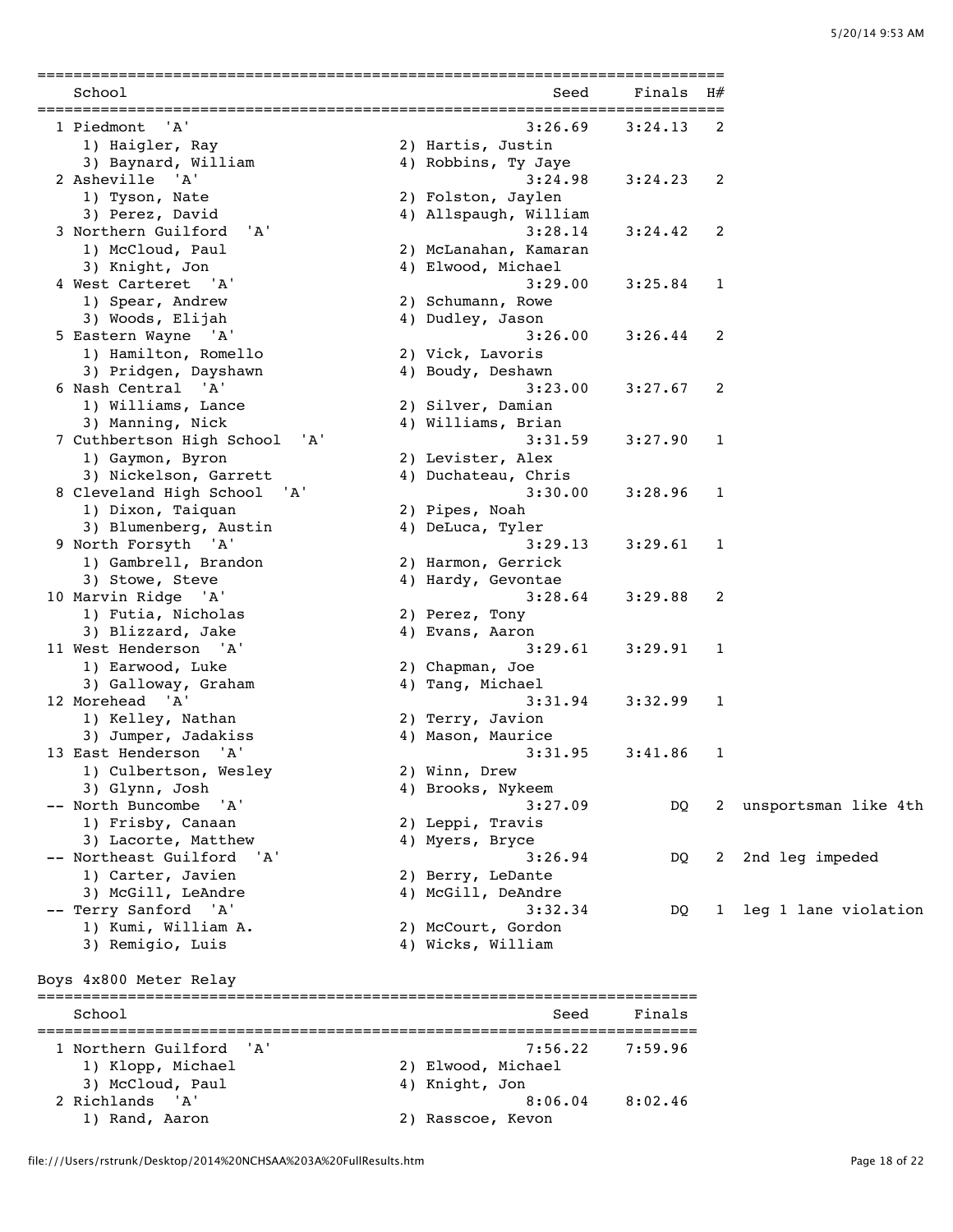3) Russell, Rj (4) Futrell, Darius 4) rutrell, Darlus<br>3 Marvin Ridge 'A' 8:13.01 8:03.47<br>1) Payeur, Austin 2) Ferguson, Daniel 1) Payeur, Austin 2) Ferguson, Daniel 3) Futia, Nicholas (4) Blizzard, Jake 4 Cardinal Gibbons 'A' 8:05.50 8:04.14 1) Nagy, Cody 2) Harris, Will 5 Cedar Ridge 'A' 1) Buddington, Jared 2) Merrill, Nathaniel 3) Fallon, Patrick (4) Hanley, Noah 6 Terry Sanford 'A' 8:03.53 8:08.98 1) Kumi, William A. 2) Pratt, Devon<br>3) Remigio, Luis (4) Hall, Philip 3) Remigio, Luis (4) Hall, Philip 7 Western Harnett 'A' 8:16.25 8:12.30 1) Hudson, Brandon 2) Calvelo, Matthew 3) Rouse, Trey and the control of the Cunningham, Esai 8 West Henderson 'A' 8:13.79 8:12.42 1) Shamburger, Dylan 2) Tang, Michael 3) Galloway, Graham 4) Chapman, Joe 9 Asheville 'A' 8:14.72 8:15.32 1) Cartier, Elijah 2) Young, Adam 3) Tacy, Zach (4) Alspaugh, Clay 10 Enka 'A' 8:21.05 8:18.90 1) Plemmons, Elijah 2) Burke, Mike 3) Turner, Sage 4) Crowell, Andrew 11 Weddington High School 'A' 8:17.55 8:19.96<br>1) Resor, Mitchell 2) Jordan, Colton 1) Resor, Mitchell 3) Hazan, Alex 4) Conner, Matthew 12 West Carteret 'A' 8:20.92 8:21.20 1) Kachenchai, Daniel 2) Ramsay, Joseph 3) Carr, Michael 4) Woods, Elijah 13 Central Davidson 'A' 8:26.35 8:30.27 1) Crook, Alex 2) Freeman, Dakota 3) Rhodes, Alec 4) Chavis, Derek 14 Nash Central 'A' 8:17.32 8:30.69<br>1) Corbin, Alex 2) Williams, Lance<br>3) Manning, Nick 4) Williams, Brian 1) Corbin, Alex 2) Williams, Lance 3) Manning, Nick and Manning, Brian 15 East Rowan 'A' 8:25.27 8:40.73 1) Basso, Darin 2) Basso, Jason 3) Rowell, Josh 4) Honeycutt, Conor -- East Henderson 'A' 8:19.72 DNF 1) Culbertson, Wesley (2) Sewell, Logan 3) Burroughs, Logan (4) Winn, Drew

3) Klimek, Jt<br>
3.04.37 (2011) Example (2014) Peeples, Connor<br>
3.04.37 (2014) 8:04.78

Boys High Jump

| Name                   | Year School  | Seed        | Finals       |       |
|------------------------|--------------|-------------|--------------|-------|
| 1 Garrick, Christopher | Marvin Ridge | $6 - 06.00$ | $6 - 08.00$  | 2.03m |
| 2 Hawkins, Solomon     | Kings Mounta | $6 - 05.00$ | $6 - 04.00$  | 1.93m |
| 3 McLeod, Larry        | Southern Lee | $6 - 06.00$ | $J6 - 04.00$ | 1.93m |
| 4 Hower, Andrew        | Carson, Jess | $6 - 02.00$ | $J6 - 04.00$ | 1.93m |
| 5 Bryant, Jaquell      | Rocky Mount  | $6 - 04.00$ | $6 - 02.00$  | 1.87m |
| 5 Robinson, Xzavier    | Ashbrook     | $6 - 02.00$ | $6 - 02.00$  | 1.87m |
| 7 Tyson, Nate          | Asheville    | $6 - 00.00$ | $J6 - 02.00$ | 1.87m |
| 8 Shaffer, Sylvester   | McMichael, D | $6 - 02.00$ | $J6 - 02.00$ | 1.87m |
| 9 Small, Ontez         | Terry Sanfor | $6 - 00.00$ | $6 - 00.00$  | 1.82m |
| 9 Eason, Chris         | Triton       | $6 - 00.00$ | $6 - 00.00$  | 1.82m |
| 11 Hill, Lavon         | South Rowan  | $6 - 02.00$ | $J6 - 00.00$ | 1.82m |
| 12 Wilsey, Richard     | Swansboro    | $5 - 10.00$ | $5 - 10.00$  | 1.77m |
| 12 Wood, Dylan         | Eastern Alam | $6 - 00.00$ | $5 - 10.00$  | 1.77m |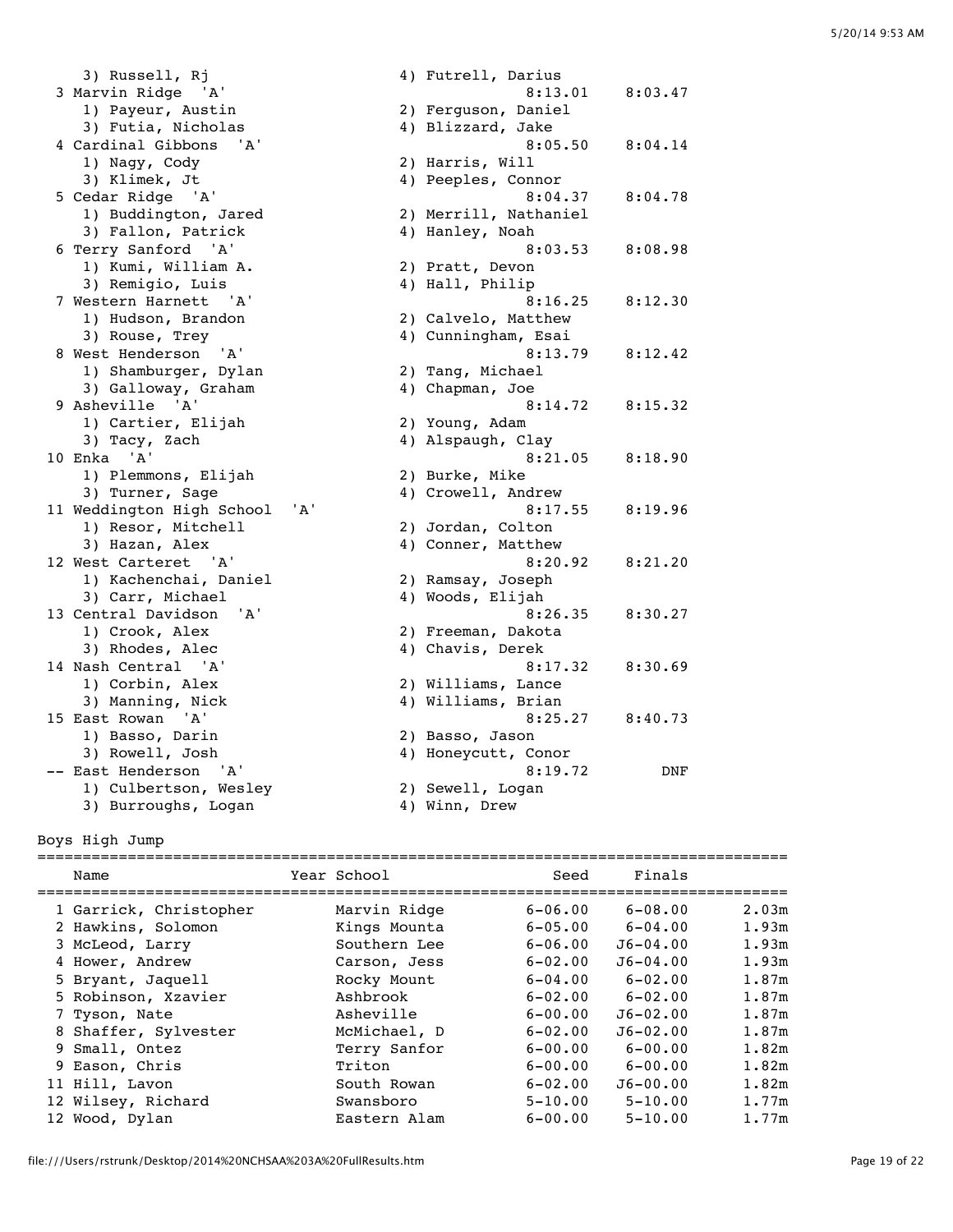| 14 Rush, John      | Asheboro     |                  | 6-00.00 J5-10.00 | 1.77m |
|--------------------|--------------|------------------|------------------|-------|
| 15 Matthews, Blake | North Buncom | 6-02.00 J5-10.00 |                  | 1.77m |
| 15 Williams, Malik | Hunt High Sc |                  | 6-02.00 J5-10.00 | 1.77m |

Boys Pole Vault

|   |                                |              |              | =================  |                |                |
|---|--------------------------------|--------------|--------------|--------------------|----------------|----------------|
|   | Name                           | Year School  | Seed         | Finals<br>________ | ______________ |                |
|   |                                | Fike High Sc | $15 - 07.00$ | $15 - 06.00$       |                | 4.72m          |
|   | 1 West, Ian<br>2 Ginley, Corey | East Henders | $15 - 04.00$ | $J15 - 06.00$      |                | 4.72m          |
|   | 3 Shank, Marshall              | East Rowan   | $14 - 00.00$ | $14 - 00.00$       |                | 4.26m          |
|   | 4 Shaver, Tristan              | Ledford      | $13 - 06.00$ | $J14 - 00.00$      |                | 4.26m          |
|   | 4 Karl, Chris                  | Swansboro    | $12 - 06.00$ | $J14 - 00.00$      |                | 4.26m          |
|   | 6 Scott, Charles               | Swansboro    | $13 - 00.00$ | $13 - 06.00$       |                | 4.11m          |
|   | 7 Myers, Bryce                 | North Buncom | $13 - 00.00$ | $13 - 00.00$       |                | 3.96m          |
|   | 8 Juarez, Eric                 | East Henders | $13 - 00.00$ | $12 - 00.00$       |                | 3.65m          |
|   | 9 Alford, Justin               | Southern Nas | $12 - 06.00$ | $J12 - 00.00$      |                | 3.65m          |
|   | 10 Glynn, Josh                 | East Henders | $12 - 06.00$ | $11 - 06.00$       |                | 3.50m          |
|   | 11 Schultz, Noah               | Cedar Ridge  | $10 - 00.00$ | $10 - 06.00$       |                | 3.20m          |
|   | 12 Maynard, Jack               | Northwood    | $10 - 00.00$ | $J10 - 06.00$      |                | 3.20m          |
|   | 13 Enlow, Tanner               | Northern Gui | $10 - 00.00$ | $J10 - 06.00$      |                | 3.20m          |
|   | -- Margolis, Daniel            | Chapel Hill  | $10 - 06.00$ | NH                 |                |                |
|   | -- Frederick, Bailey           | Marvin Ridge | $13 - 06.00$ | NH                 |                |                |
|   |                                |              |              |                    |                |                |
|   | Boys Long Jump                 |              |              |                    |                |                |
|   | Name                           | Year School  | Seed         | Finals             | Wind           |                |
|   |                                |              |              |                    |                |                |
|   | 1 Marino, Jonathan             | Marvin Ridge | $21 - 05.75$ | $22 - 08.00$       | $-1.1$         | 6.90m<br>6.80m |
|   | 2 Williams, Malik              | Hunt High Sc | $21 - 00.00$ | $22 - 04.00$       | $-1.4$         |                |
|   | 3 Siders, Tyshawn              | Jacksonville | $22 - 04.50$ | $21 - 11.50$       | $-1.9$         | 6.69m          |
|   | 4 Tyson, Nate                  | Asheville    | $21 - 07.00$ | $21 - 07.00$       | 0.3            | 6.57m          |
|   | 5 Campbell, Allen              | Anson        | $21 - 08.00$ | $21 - 06.50$       | $-0.8$         | 6.56m          |
|   | 6 McGuyver, Mekhi              | Asheville    | $20 - 05.00$ | $21 - 03.00$       | $-2.6$         | 6.47m          |
|   | 7 Tyson, Noah                  | Asheville    | $21 - 02.00$ | $21 - 01.00$       | $-1.5$         | 6.42m          |
|   | 8 Robertson, Wayne             | Asheboro     | $20 - 09.00$ | $21 - 00.00$       | 2.4            | 6.40m          |
|   | 9 Pierre, Jason                | Sun Valley   | $20 - 11.00$ | $20 - 09.00$       | $+0.0$         | 6.32m          |
|   | 10 Caldwell, Brenden           | Freedom      | $21 - 09.00$ | $20 - 07.00$       | $-2.1$         | 6.27m          |
|   | 11 McNeil, Kalen               | Northeast Gu | $20 - 01.00$ | $20 - 04.50$       | $-1.8$         | 6.21m          |
|   | 12 Carter, Josh                | Cleveland Hi | $21 - 00.00$ | $19 - 09.50$       | $-2.6$         | 6.03m          |
|   | 13 Udoh, Imoh                  | Northwood    | $20 - 03.00$ | $19 - 09.00$       | $-0.6$         | 6.01m          |
|   | 14 Gause, Xavier               | West Brunswi | $20 - 10.00$ | $19 - 08.50$       | $-3.1$         | 6.00m          |
|   | 15 Davis, Kendrick             | Southern Lee | $20 - 01.50$ | $19 - 02.00$       | 2.3            | 5.84m          |
|   | 16 Newsome, Kevin              | Westover     | $20 - 02.50$ | $18 - 04.00$       | $-3.1$         | 5.58m          |
|   | Boys Triple Jump               |              |              |                    |                |                |
|   | Name                           | Year School  | Seed         | Finals             | Wind           |                |
|   |                                |              |              |                    |                |                |
|   | 1 McGuyver, Mekhi              | Asheville    | $44 - 09.50$ | $47 - 00.50$       | $-0.8$         | 14.33m         |
|   | 2 McNeil, Kalen                | Northeast Gu | $44 - 07.00$ | $44 - 09.00$       | $-1.5$         | 13.63m         |
|   | 3 Mitchell, Jaquay             | Southern Nas | $42 - 06.00$ | $J44 - 09.00$      | 1.2            | 13.63m         |
|   | 4 Scott, Charles               | Swansboro    | $41 - 11.00$ | $44 - 07.00$       | $-0.8$         | 13.58m         |
|   | 5 Patterson, Chris             | West Rowan   | $44 - 02.00$ | $44 - 05.00$       | $+0.0$         | 13.53m         |
|   | 6 Carter, Josh                 | Cleveland Hi | $43 - 01.50$ | $44 - 02.00$       | $-1.4$         | 13.46m         |
| 7 | Tyson, Noah                    | Asheville    | $44 - 01.50$ | $44 - 00.00$       | $-0.4$         | 13.41m         |
|   | 8 Czupryna, Aaron              | Weddington H | $42 - 10.00$ | $43 - 05.00$       | 0.2            | 13.23m         |
|   | 9 Wall, Jaquan                 | Anson        | $43 - 05.00$ | $43 - 00.00$       | $-0.7$         | 13.10m         |
|   | 10 Means, Donte                | East Rowan   | $44 - 00.00$ | $42 - 10.00$       | $-1.1$         | 13.05m         |
|   | 11 McCloud, Paul               | Northern Gui | $43 - 04.00$ | $J42 - 10.00$      | $-1.1$         | 13.05m         |
|   | 12 Blackwell, Chase            | Northern Gui | $43 - 02.00$ | $42 - 09.00$       | $-0.8$         | 13.03m         |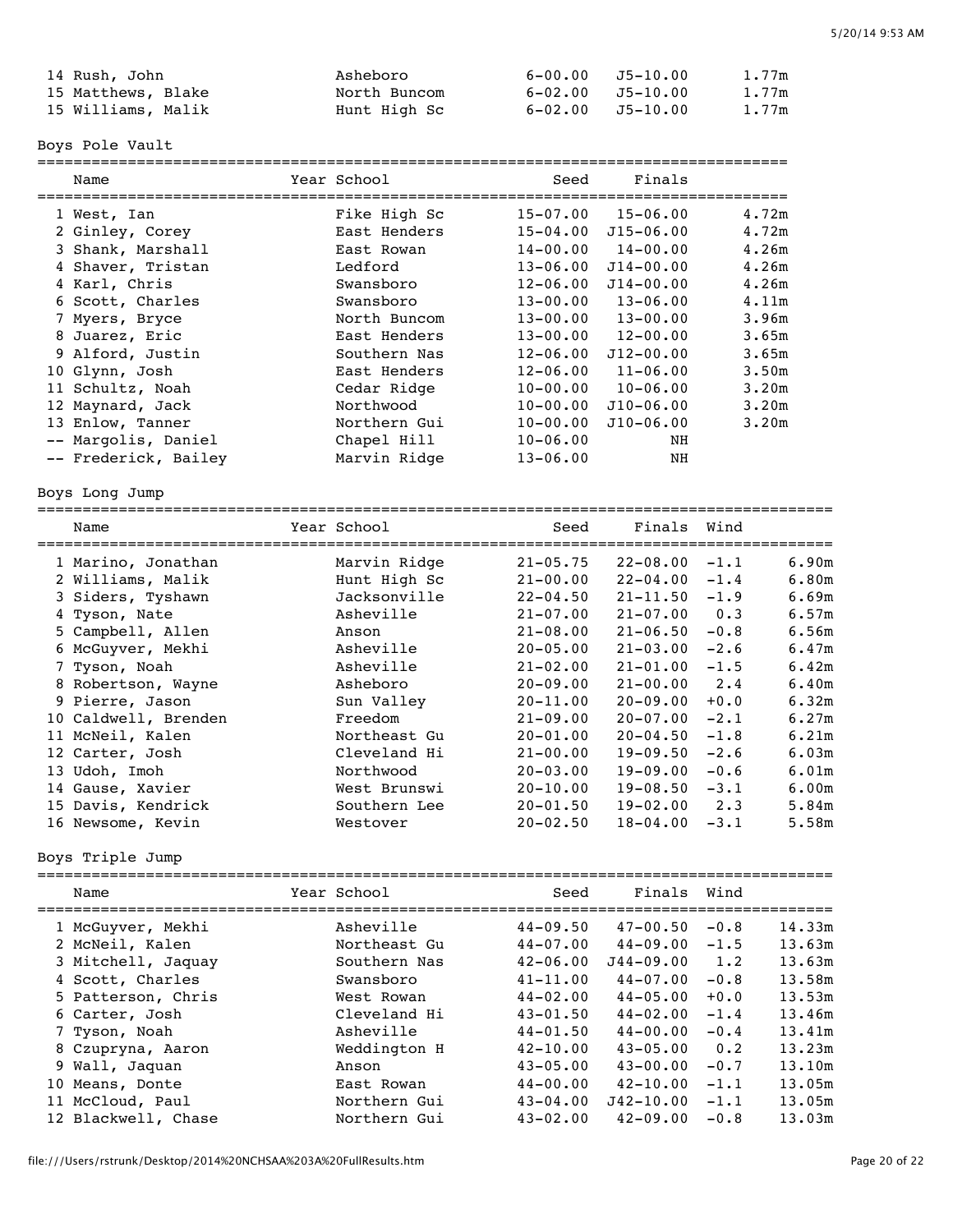| 13 Eason, Chris        | Triton       |          | $42-02.50$ $41-10.00$ 0.3    |     | 12.75m |
|------------------------|--------------|----------|------------------------------|-----|--------|
| 14 Uddyback, Satorrius | Asheville    |          | $41-10.50$ $41-09.00$ $-2.1$ |     | 12.72m |
| 15 Garcia, Brandon     | East Henders | 41-06.00 | 39-05.00                     | 0.9 | 12.01m |
| -- Elerby, Ladante     | Terry Sanfor | 44-08.50 | FOUL                         |     |        |

Boys Shot Put

| Name                    | Year School  | Seed         | Finals       |        |
|-------------------------|--------------|--------------|--------------|--------|
| 1 Minor, Colin          | South Brunsw | 58-00.50     | $58 - 06.00$ | 17.83m |
| 2 Brown, Mateius        | Western Harn | $54 - 09.00$ | $55 - 06.00$ | 16.91m |
| 3 Stout, Myquon         | Carson, Jess | $54 - 06.50$ | $54 - 04.50$ | 16.57m |
| 4 Bolden, John          | A.C. Reynold | $50 - 10.00$ | $52 - 01.00$ | 15.87m |
| 5 Tate, Alex            | Marvin Ridge | $51 - 07.00$ | $51 - 11.50$ | 15.83m |
| 6 Williams, Tre         | Carson, Jess | $51 - 04.00$ | $51 - 01.50$ | 15.58m |
| 7 Stehling, Chase       | North Lincol | $49 - 04.50$ | $50 - 05.50$ | 15.37m |
| 8 Louzader, Logan       | A.C. Reynold | $47 - 05.50$ | $49 - 05.50$ | 15.07m |
| 9 Wright, Dakota        | Erwin, Clyde | $45 - 03.25$ | $48 - 03.50$ | 14.71m |
| 10 Collington, DeAngelo | Erwin, Clyde | $46 - 01.00$ | $47 - 01.50$ | 14.36m |
| 11 Caldwell, Dylan      | Cleveland Hi | $45 - 11.00$ | $45 - 10.00$ | 13.97m |
| 12 Elliot, Dj           | Western Alam | $46 - 01.00$ | $45 - 02.00$ | 13.76m |
| 13 Sloan, Greq          | Northeast Gu | $45 - 04.50$ | $44 - 11.50$ | 13.70m |
| 14 Williams, Alex       | Fike High Sc | $47 - 05.00$ | $41 - 09.50$ | 12.73m |
| 15 Giles, Aj            | Southern Lee | $42 - 09.00$ | $39 - 10.00$ | 12.14m |
| 16 Enoch, Tyreke        | Williams, Wa | $42 - 02.00$ | $39 - 07.00$ | 12.06m |
|                         |              |              |              |        |

## Boys Discus Throw

| Name                    | Year School  | Seed       | Finals     |        |
|-------------------------|--------------|------------|------------|--------|
| 1 Brown, Mateius        | Western Harn | $184 - 06$ | $169 - 06$ | 51.66m |
| 2 Stout, Myquon         | Carson, Jess | $179 - 05$ | $167 - 01$ | 50.92m |
| 3 Wright, Dakota        | Erwin, Clyde | $153 - 09$ | $158 - 11$ | 48.43m |
| 4 Minor, Colin          | South Brunsw | $163 - 09$ | $155 - 11$ | 47.52m |
| 5 Ives, Alex            | Cedar Ridge  | $158 - 02$ | $152 - 04$ | 46.43m |
| 6 Davis, Derek          | Central Davi | $165 - 01$ | 145-11     | 44.47m |
| 7 Williams, Tre         | Carson, Jess | $150 - 04$ | $145 - 05$ | 44.32m |
| 8 Caldwell, Dylan       | Cleveland Hi | $147 - 09$ | $141 - 11$ | 43.25m |
| 9 Louzader, Logan       | A.C. Reynold | $145 - 05$ | $136 - 05$ | 41.57m |
| 10 Elliot, Dj           | Western Alam | $156 - 08$ | $136 - 04$ | 41.55m |
| 11 Tate, Alex           | Marvin Ridge | $156 - 04$ | $135 - 08$ | 41.35m |
| 12 Owens-Shuler, Jecori | Chapel Hill  | $134 - 09$ | $132 - 09$ | 40.46m |
| 13 Erwin, Charles       | Ashbrook     | $137 - 11$ | $126 - 09$ | 38.63m |
| 14 McConnell, Nathan    | Jacksonville | $149 - 03$ | $125 - 05$ | 38.22m |
| 15 Collington, DeAngelo | Erwin, Clyde | $142 - 02$ | $121 - 03$ | 36.95m |
| 16 Olverson, Ty-Shawn   | Morehead     | $125 - 08$ | $114 - 04$ | 34.84m |

# Women - Team Rankings - 19 Events Scored

| 1) Western Alamance        | 56    | 2) A.C. Reynolds             | 50    |
|----------------------------|-------|------------------------------|-------|
| 3) Westover                | 36    | 4) Weddington High School    | 35    |
| 5) West Carteret           | 34.50 | 6) Eastern Guilford High Sch | 31    |
| 7) Williams, Walter M      | 30    | 8) Marvin Ridge              | 28    |
| 9) Cuthbertson High School | 26    | 10) Cardinal Gibbons         | 24    |
| 11) Aycock, Charles B      | 20    | 12) Cedar Ridge              | 18    |
| 13) Western Guilford       | 17    | 13) Hickory                  | 17    |
| 15) Statesville            | 16    | 16) East Rowan               | 15    |
| 16) Southern Guilford      | 15    | 18) West Craven High         | 14    |
| 19) North Lincoln          | 12    | 19) White Oak                | 12    |
| 21) West Rowan             | 11    | 21) Tuscola                  | 11    |
| 21) Northwood              | 11    | 24) Chapel Hill              | 10.50 |
|                            |       |                              |       |